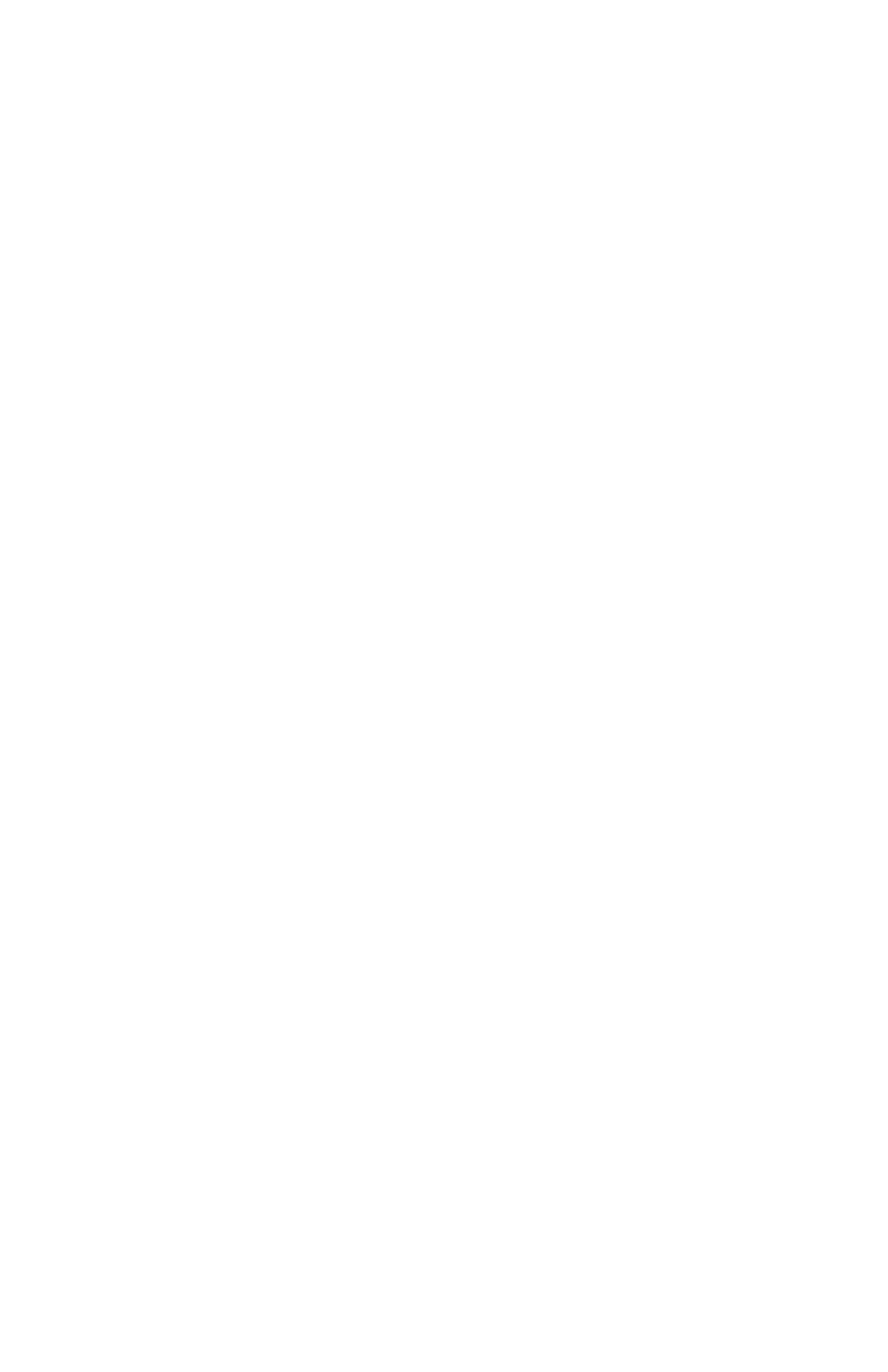# Table of Contents

| What's New for Medicare Enrollees 2022 5        |  |
|-------------------------------------------------|--|
|                                                 |  |
| Medicare Prescription Drug Co-Pays 10           |  |
|                                                 |  |
| What's New for Non-Medicare Enrollees 2022  12  |  |
| Non-Medicare Plans and Premiums  15             |  |
|                                                 |  |
| Non-Medicare Prescription Drug Co-Pays 19       |  |
| 2022 Non-Medicare Plan Coverage 22              |  |
| Aetna Institutes of Quality (Orthopedics)  24   |  |
| Aetna Institutes of Excellence (Transplants) 24 |  |
|                                                 |  |
|                                                 |  |
|                                                 |  |
|                                                 |  |

#### September 1, 2021

To the extent resources permit, SERS intends to continue offering access to health care coverage. However, SERS reserves the right to change or discontinue any plan or program at any time. The following information is not a guarantee of the type of health care coverage, if any, that might be available to you. Please keep in mind that the health care coverage offered through SERS is subject to change, including possible changes in premiums, deductibles, and co-pays, to termination of health care coverage.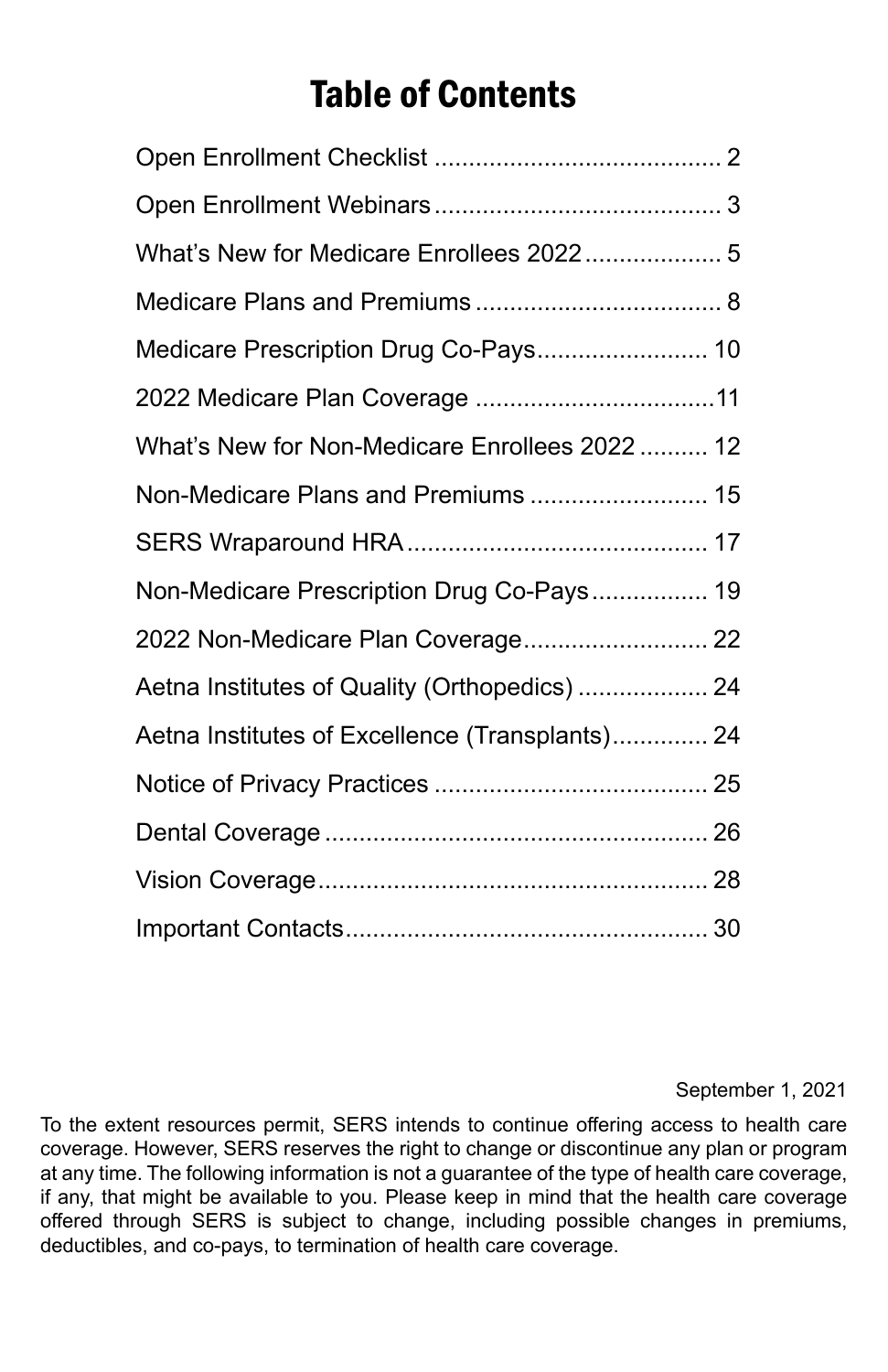# Open Enrollment Checklist

<span id="page-3-0"></span>This guide can answer most, if not all, of your questions about your 2022 coverage. Use the checklist below if you decide to make any changes to your coverage.

| Do you need to return anything to SERS? YES                                                                                                           | <b>NO</b> |
|-------------------------------------------------------------------------------------------------------------------------------------------------------|-----------|
| 1. Do I want to enroll in or cancel dental coverage<br>for myself, my spouse, or my children?                                                         |           |
| 2. Do I want to enroll in or cancel vision coverage<br>for myself, my spouse, or my children?                                                         |           |
| If you currently have SERS dental and/or vision coverage, you will<br>remain enrolled.                                                                |           |
| 3. Do I want to change health care plans?                                                                                                             |           |
| Check the back of the letter that lists your 2022 premiums<br>to determine if other plans are available to you based on the<br>county where you live. |           |
| YES: If you checked any of the "YES" boxes above, complete and return<br>the Health Care Enrollment Change Form.                                      |           |
| 4. Do I want to apply for a Premium Discount?                                                                                                         |           |
| • See application form for qualifying income levels.                                                                                                  |           |
| • At least one family member must be enrolled in a SERS Medicare<br>plan to apply.                                                                    |           |
| . If you have received a letter confirming your 2022 Premium Discount<br>enrollment, you do not need to apply.                                        |           |
| YES: If you checked the "YES" box above for question #4, complete<br>and return the Premium Discount application.                                     |           |
| <b>REMINDER: Do you need to return anything to SERS?</b>                                                                                              |           |
| NO: If you answered "NO" to all questions, you do not need to return<br>anything; your current coverage will automatically be renewed.                |           |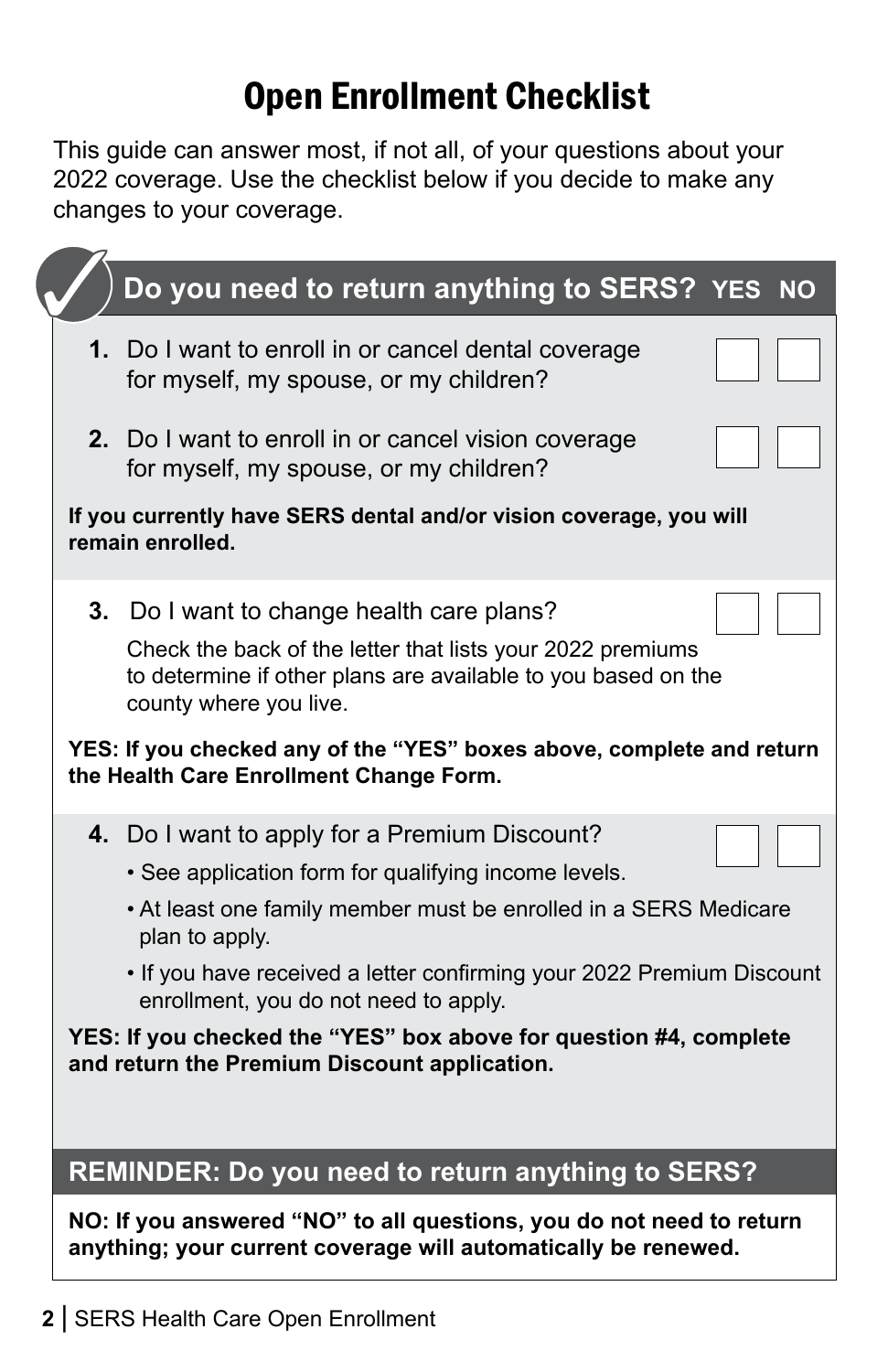# Open Enrollment Webinars

<span id="page-4-0"></span>In-person meetings are not being held this year due to the COVID-19 pandemic. As much as we would like to see you in person, we want to be mindful of the infection risk presented by the virus and its impact on older adults.

Instead, SERS will offer webinar meetings with a call-in option.

Meeting dates and times are listed below. When participating in a webinar, you can:

- Listen using a telephone. Dial the number below on the webinar date and follow the prompts on your telephone's keypad. You cannot ask questions using this option.
- View the webinar on a computer or tablet. You can type in your questions for the presenters. Registration is required for this option.

## **Open Enrollment Webinars**

# **Thursday, October 7, 2021, 10 a.m.**



## **Phone option:**

- Dial: 1 (415) 655-0052
- Access Code: 110-399-007



**Computer option:** Online registration is required. To register, visit www.ohsers.org/retirees, go to "Health Care," then "Open Enrollment."

# **Tuesday, October 19, 2021, 2 p.m.**



#### **Phone option:**

- Dial: 1 (415) 655-0052
- Access Code: 122-439-096



**Computer option:** Online registration is required. To register, visit www.ohsers.org/retirees, go to "Health Care," then "Open Enrollment."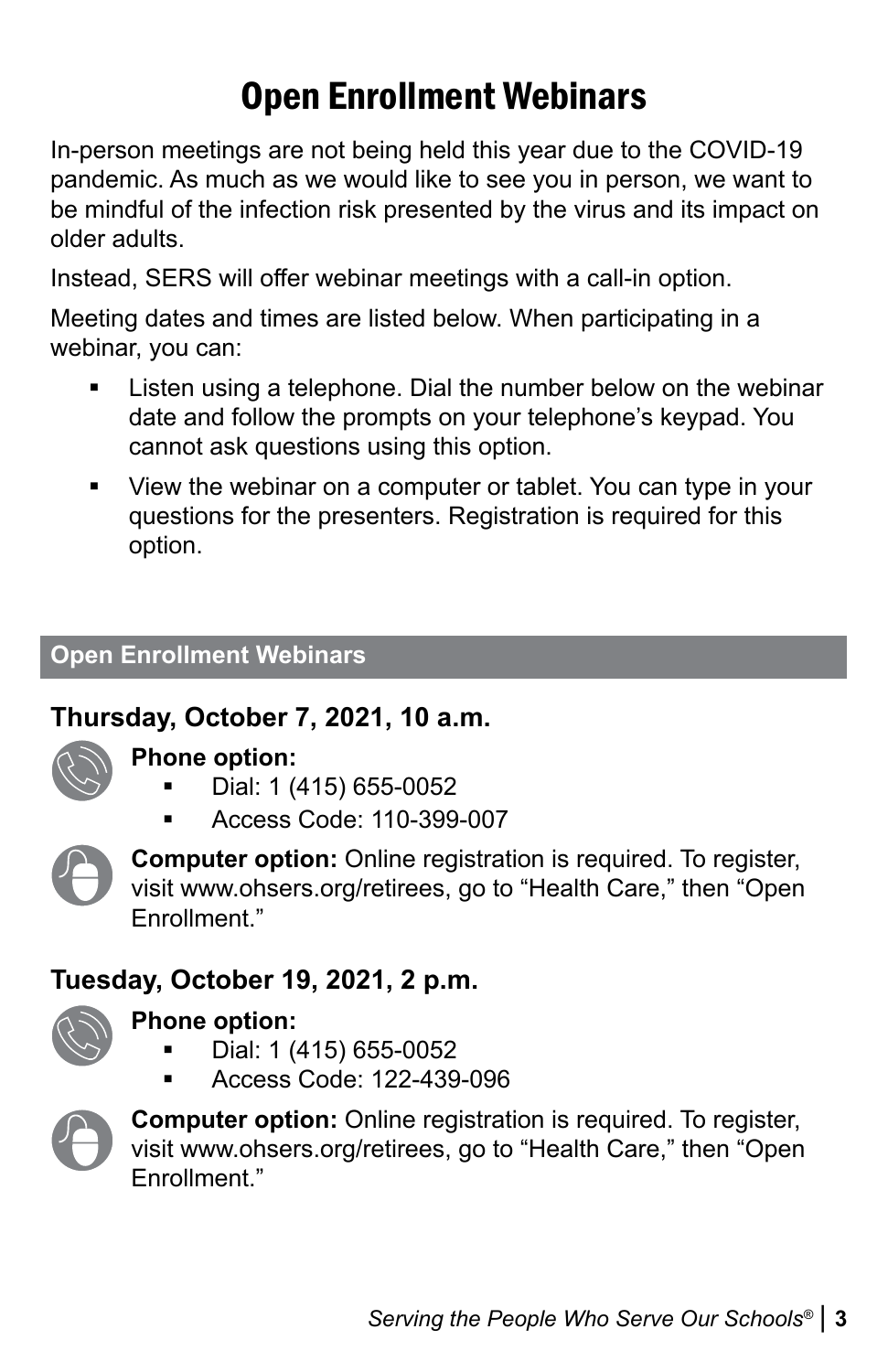# **Thursday, November 4, 2021, 10 a.m.**



#### **Phone option:**

- Dial: 1 (562) 247-8321
- Access Code: 218-819-561



**Computer option:** Online registration is required. To register, visit www.ohsers.org/retirees, go to "Health Care," then "Open Enrollment."

#### **Can't Make a Webinar?**

Open enrollment videos are available online at www.ohsers.org/retirees, go to "Health Care," then "Open Enrollment."

Other Ways to Connect:

- Send your question by email to healthcare@ohsers.org
- Call SERS toll-free at 800-878-5853

Remember, your SERS coverage automatically renews each year unless you tell us otherwise.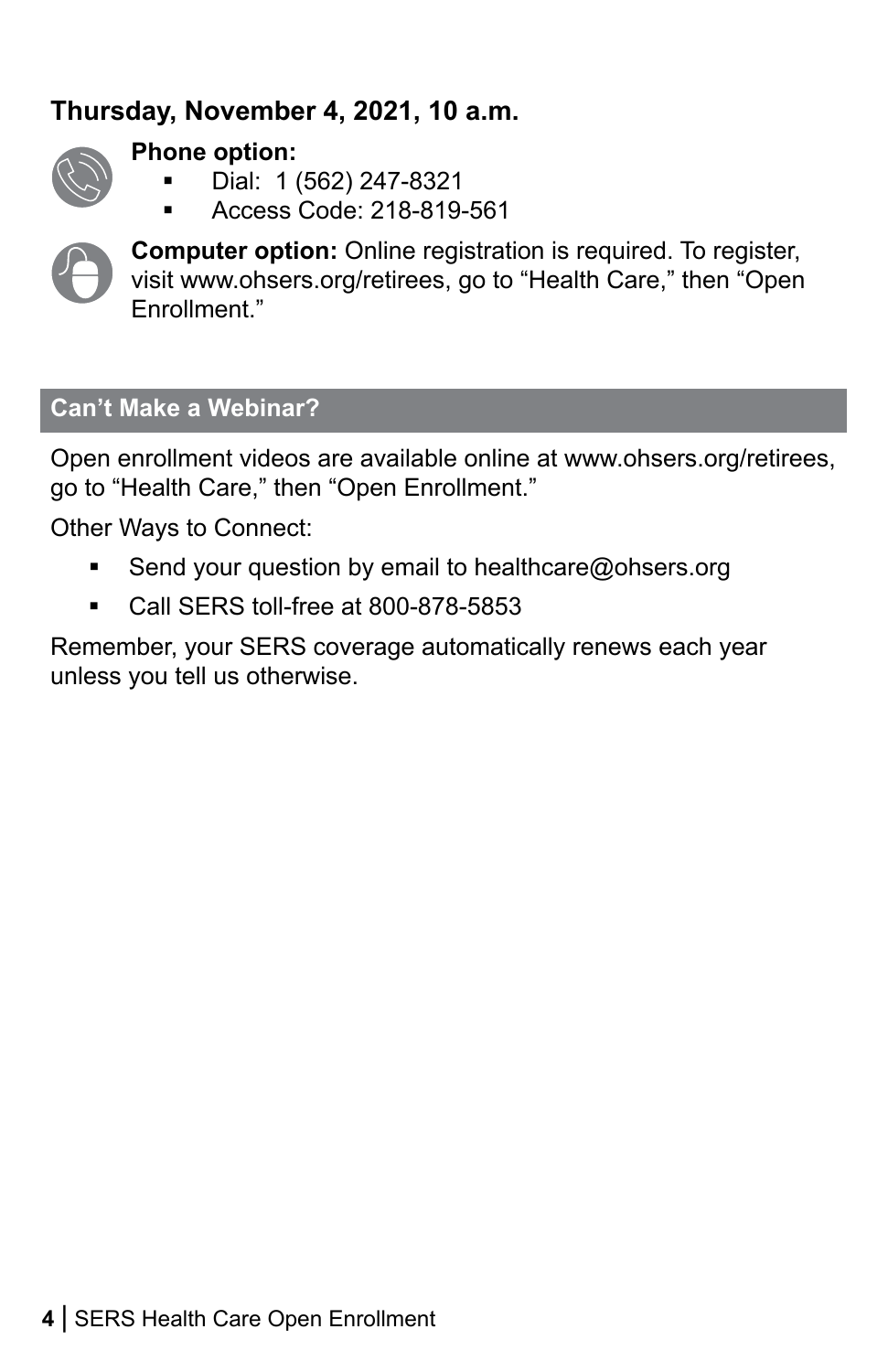# <span id="page-6-0"></span>What's New for Medicare Enrollees 2022

## **New Aetna ID Cards Being Issued: Look for the Purple Envelope**

Aetna Medicare Plan (PPO) enrollees will receive new ID cards by December 31.

Look for a purple envelope that states: "Your new member ID card is enclosed."

The new cards, which have a new member ID and plan number, are effective January 1, 2022. It is important to share your new card with your providers. If a doctor files a claim under your old member ID and plan number, your claim will be rejected. You must give your providers the new Aetna ID card. Be sure to dispose of your old ID card.

## **Premiums**

**Aetna Medicare Plan (PPO)** premiums will remain the same.

Your open enrollment letter lists your individual premiums for 2022.

## **Benefits/Pharmacy Network**

There are no co-pay or cost-sharing changes.

An Express Scripts Broad Performance Medicare Network will be effective January 1, 2022. A few prescription drugs may change to non-preferred, but you will be contacted in advance by Express Scripts.

Plan enrollees must use retail pharmacies in the Express Scripts Broad Performance Medicare Network or Express Scripts mail order for coverage.

The Express Scripts Broad Performance Medicare Network has a large network of pharmacies nationwide, including CVS, Kroger, Walgreens, Walmart, and many more. The one major pharmacy chain **NOT** in the network is Publix, in the southeastern U.S.

Express Scripts advises that 98% of current enrollees already use pharmacies within this network. Most enrollees can remain with their current pharmacy provider.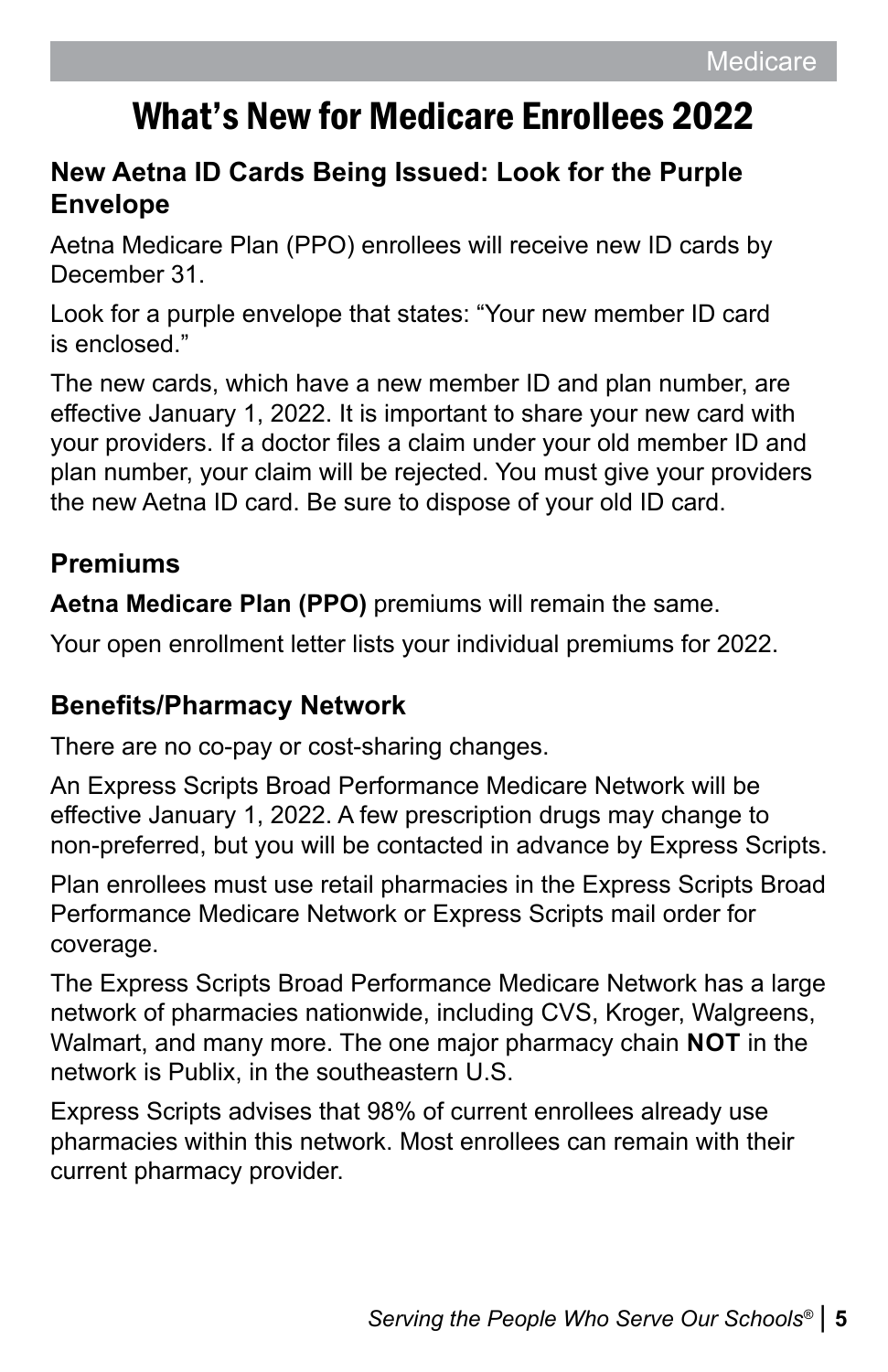If you are one of the 2% of enrollees using a retail pharmacy that is not in the network, you will receive an Express Scripts letter listing local pharmacies available to you. Know Your Rx also will contact SERS enrollees to transfer prescriptions to a network pharmacy.

Enrollees who fill prescriptions at a pharmacy NOT in the network will pay 100% of the cost.

By implementing this network requirement, the Health Care Fund is expected to save \$3.3 million annually. Also, most enrollees already use pharmacies within the network.

The savings will help offset rising drug costs.

## **SERS' Premium Discount Program**

The Premium Discount Program provides a 25% reduction in monthly SERS health care premiums for medical and prescription drug coverage for lower-income households.

For 2022, the qualifying income will increase to 150% of the Federal Poverty Level from 125%.

For a single-person household to qualify, the total household income must be at or below \$19,320. The total household income for a twoperson household must be at or below \$26,130.

The SERS Board of Trustees also voted to allow anyone currently receiving the premium discount to qualify to receive it in 2022 automatically. Those who were automatically enrolled were sent a letter in mid-August confirming their participation.

If not auto-enrolled, you can apply by filling out an application included in your Open Enrollment packet. At least one family member must be enrolled in SERS' Aetna Medicare Plan (PPO), and you must qualify based on household size and income.

# **Dental and Vision Coverage**

Delta Dental premiums will decrease slightly for 2022. Plan benefits will remain the same.

VSP vision premiums will decrease slightly for 2022. Plan benefits will include an increased allowance of \$200 for a wide selection of frames.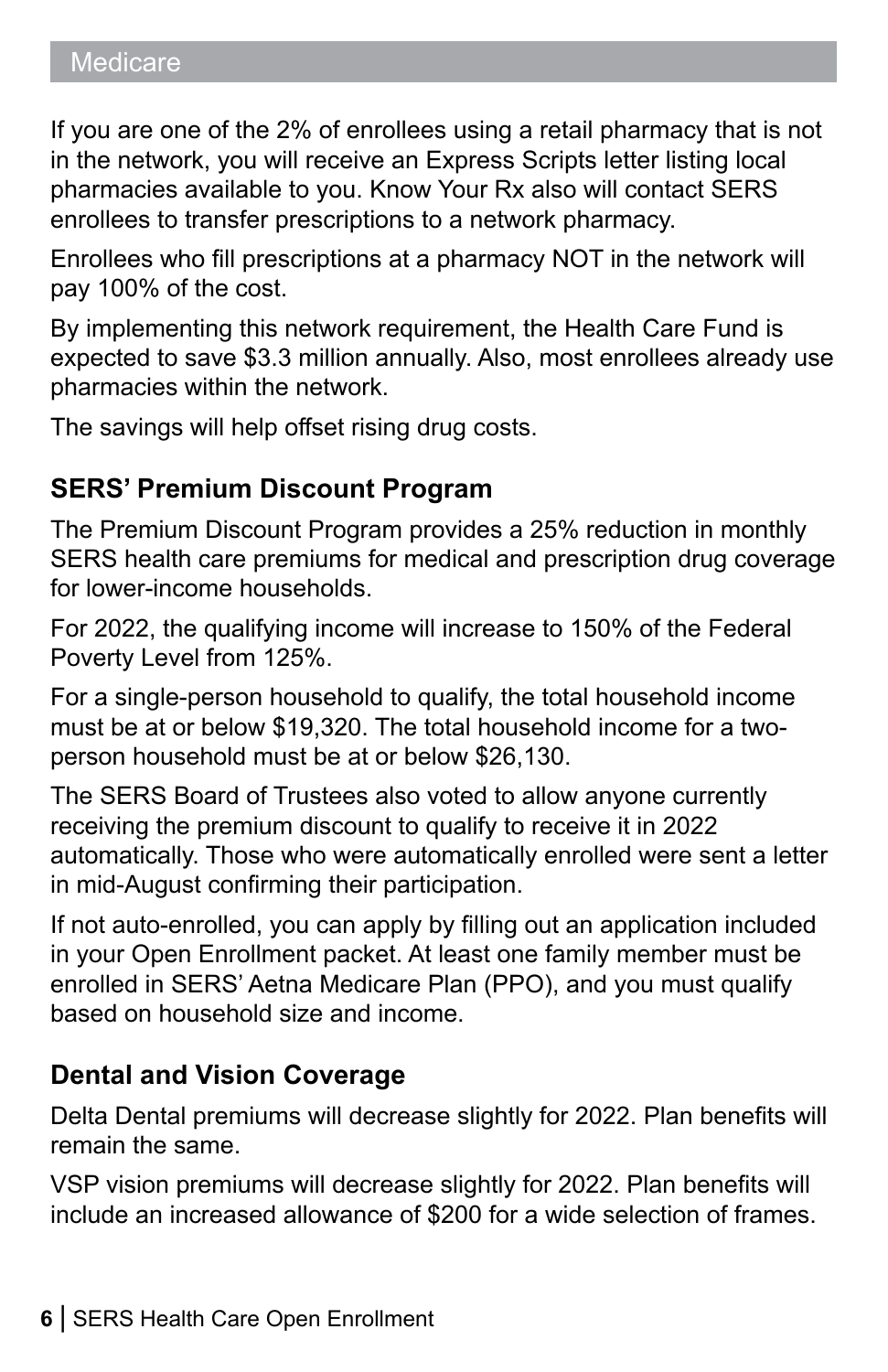If you are currently enrolled in the dental and vision plan, your coverage will automatically renew. No action is needed on your part.

To cancel coverage or enroll for the first time, you must complete and submit the change form in this packet to SERS by November 15, 2021. Once the new plan year starts, you cannot cancel an enrollment mid-year.

#### **Reminder: If You Leave SERS' Health Care Coverage, You Cannot Return**

Each year, a small number of retirees and spouses respond to television ads or mailings regarding Medicare Advantage or Part D prescription drug plans. Sometimes, retirees think they are simply requesting information through a postcard, but they are signing up for another plan. If you sign up for another plan, you cannot stay in the SERS Medicare plan.

If you sign up for another plan in error, it is important to contact Health Care Services immediately at 1-800-878-5853. There are steps you must take to end the other plan so you can continue with SERS' Medicare coverage.

Only under limited circumstances can you re-enroll in SERS' coverage after leaving for another plan.

If you leave, your SERS Medicare Part B Reimbursement of \$45.50 also will likely end.

#### **Non-Medicare changes are listed on pages 12-14.**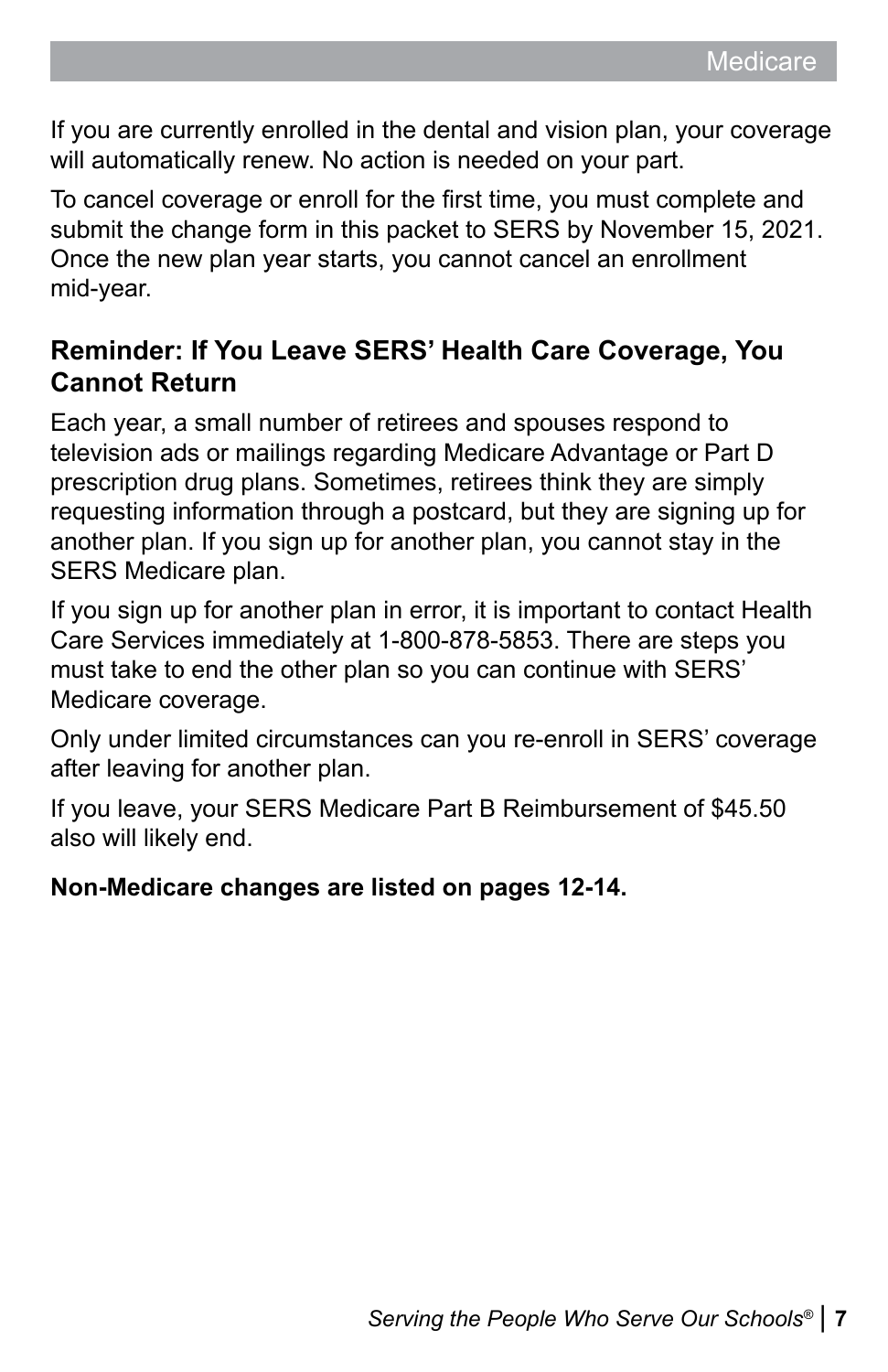# Medicare Plans and Premiums

# <span id="page-9-0"></span>**Aetna Medicare<sup>SM</sup> Plan (PPO)**

This is a Medicare Advantage plan with Medicare Part D prescription drug coverage administered by Express Scripts.

*Ohio Residents:* Aetna has a preferred provider network. Use of out-ofnetwork providers increases your out-of-pocket costs.

*Non-Ohio Residents:* You can use any medical provider that accepts Medicare patients and agrees to file claims with Aetna.

**This plan is available throughout the United States.** To enroll, you must have:

- Medicare Part B
- **Medicare Part A, if eligible**

| Aetna Medicare <sup>s</sup> Plan (PPO)                                                                            |                                                          |                                                |                                                   |                                        |
|-------------------------------------------------------------------------------------------------------------------|----------------------------------------------------------|------------------------------------------------|---------------------------------------------------|----------------------------------------|
|                                                                                                                   | PREMIUM IF YOU HAVE MEDICARE PART A AND PART B           |                                                |                                                   |                                        |
| <b>Service</b><br><b>Years</b>                                                                                    | <b>Retirement</b><br>on or before<br><b>July 1, 1989</b> | Aug. 1, 1989<br>through<br><b>July 1, 2008</b> | <b>Retirement</b><br>on or after<br>Aug. 1, 2008* | <b>Disability</b><br><b>Recipients</b> |
| 5 to 9.999                                                                                                        | \$117                                                    | Not Eligible                                   | Not Eligible                                      | \$117                                  |
| 10 to 14.999                                                                                                      | \$64                                                     | \$198                                          | \$198                                             | \$89                                   |
| 15 to 19.999                                                                                                      | \$64                                                     | \$117                                          | \$198                                             | \$89                                   |
| 20 to 24,999                                                                                                      | \$64                                                     | \$76                                           | \$117                                             | \$89                                   |
| 25 to 29,999                                                                                                      | \$64                                                     | \$64                                           | \$84                                              | \$64                                   |
| 30 to 34,999                                                                                                      | \$64                                                     | \$64                                           | \$68                                              | \$64                                   |
| *If you retired on or after Aug. 1, 2008, with 35 or more years of service credit,<br>call SERS for your premium. |                                                          |                                                |                                                   |                                        |
| <b>Spouse premium</b><br>Child(ren)                                                                               |                                                          |                                                |                                                   |                                        |
| 24,999 or less                                                                                                    | \$198                                                    | premium<br>Spouse premium is based on the      |                                                   |                                        |
| 25 to 29,999                                                                                                      | \$182                                                    | service retiree, disability recipient,         |                                                   | \$149                                  |
| 30 or more                                                                                                        | \$166                                                    | or member's service credit.                    |                                                   |                                        |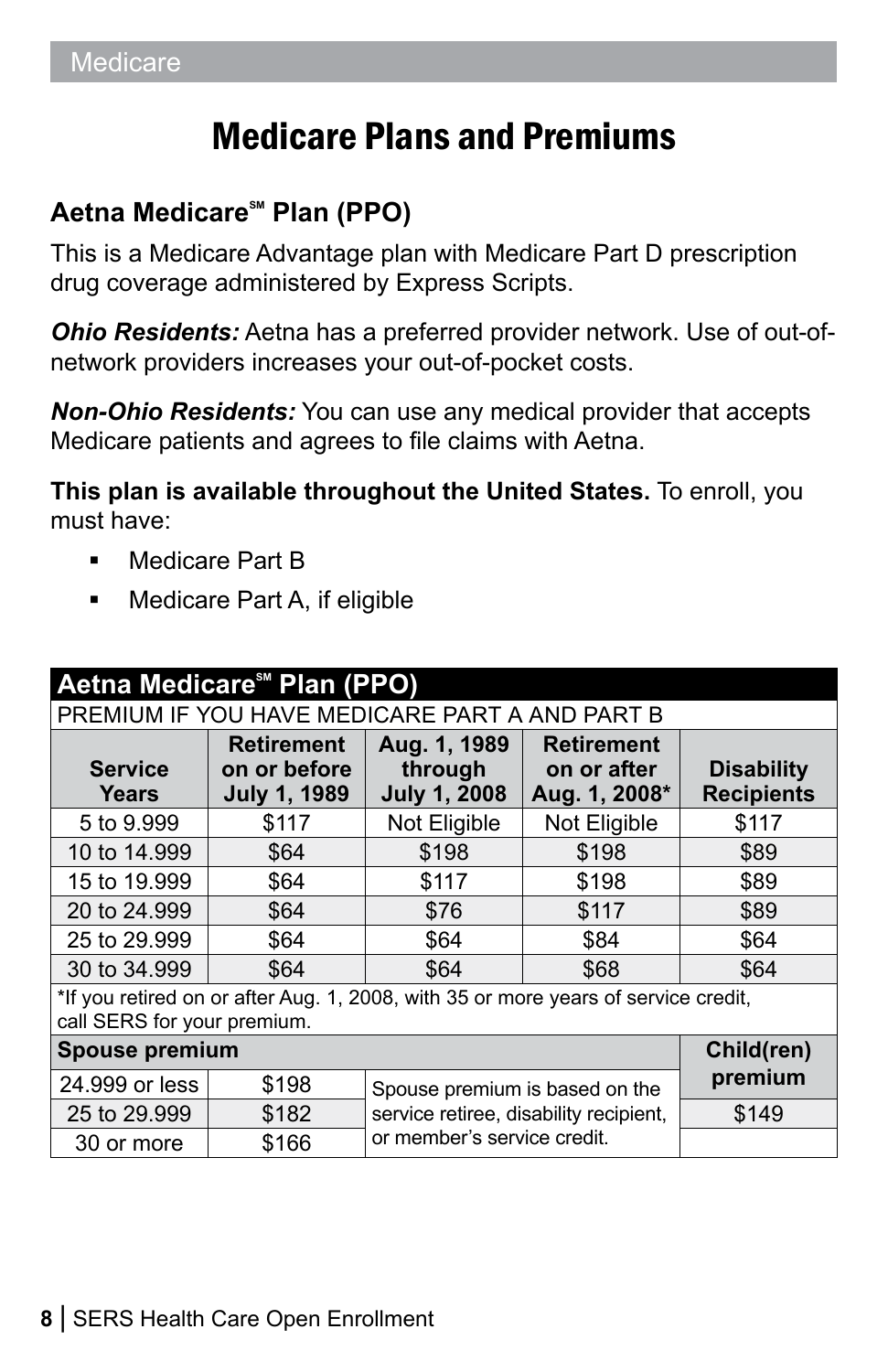| Aetna Medicare <sup>™</sup> Plan (PPO)                                                                            |                                                          |                                                |                                                   |                                        |
|-------------------------------------------------------------------------------------------------------------------|----------------------------------------------------------|------------------------------------------------|---------------------------------------------------|----------------------------------------|
|                                                                                                                   | PREMIUM IF YOU HAVE MEDICARE PART B ONLY                 |                                                |                                                   |                                        |
| <b>Service</b><br><b>Years</b>                                                                                    | <b>Retirement</b><br>on or before<br><b>July 1, 1989</b> | Aug. 1, 1989<br>through<br><b>July 1, 2008</b> | <b>Retirement</b><br>on or after<br>Aug. 1, 2008* | <b>Disability</b><br><b>Recipients</b> |
| 5 to 9.999                                                                                                        | \$297                                                    | Not Eligible                                   | Not Eligible                                      | \$297                                  |
| 10 to 14,999                                                                                                      | \$127                                                    | \$558                                          | \$558                                             | \$208                                  |
| 15 to 19.999                                                                                                      | \$127                                                    | \$297                                          | \$558                                             | \$208                                  |
| 20 to 24,999                                                                                                      | \$127                                                    | \$166                                          | \$297                                             | \$208                                  |
| 25 to 29.999                                                                                                      | \$64                                                     | \$64                                           | \$84                                              | \$64                                   |
| 30 to 34,999                                                                                                      | \$64                                                     | \$64                                           | \$68                                              | \$64                                   |
| *If you retired on or after Aug. 1, 2008, with 35 or more years of service credit,<br>call SERS for your premium. |                                                          |                                                |                                                   |                                        |
| <b>Spouse premium</b>                                                                                             |                                                          |                                                |                                                   |                                        |
| 24,999 or less                                                                                                    | \$558                                                    | Spouse premium is based on the                 |                                                   |                                        |
| 25 to 29,999                                                                                                      | \$182                                                    | service retiree, disability recipient,         |                                                   |                                        |
| 30 or more                                                                                                        | \$166                                                    | or member's service credit.                    |                                                   |                                        |

# **Aetna Traditional Choice**

This plan is NOT available for optional enrollment. SERS determines when enrollment is appropriate. Medicare Part D prescription drug coverage is administered through Express Scripts.

| <b>Aetna Traditional Choice</b>                                                                                   |                                                          |                                                |                                                   |                                        |
|-------------------------------------------------------------------------------------------------------------------|----------------------------------------------------------|------------------------------------------------|---------------------------------------------------|----------------------------------------|
|                                                                                                                   |                                                          | SPECIAL CIRCUMSTANCES FOR ENROLLMENT (A Only)  |                                                   |                                        |
| <b>Service</b><br>Years                                                                                           | <b>Retirement</b><br>on or before<br><b>July 1, 1989</b> | Aug. 1, 1989<br>through<br><b>July 1, 2008</b> | <b>Retirement</b><br>on or after<br>Aug. 1, 2008* | <b>Disability</b><br><b>Recipients</b> |
| 5 to 9.999                                                                                                        | \$408                                                    | Not Eligible                                   | Not Eligible                                      | \$408                                  |
| 10 to 14,999                                                                                                      | \$166                                                    | \$781                                          | \$781                                             | \$281                                  |
| 15 to 19,999                                                                                                      | \$166                                                    | \$408                                          | \$781                                             | \$281                                  |
| 20 to 24,999                                                                                                      | \$166                                                    | \$222                                          | \$408                                             | \$281                                  |
| 25 to 29.999                                                                                                      | \$166                                                    | \$166                                          | \$259                                             | \$166                                  |
| 30 to 34.999                                                                                                      | \$166                                                    | \$166                                          | \$184                                             | \$166                                  |
| *If you retired on or after Aug. 1, 2008, with 35 or more years of service credit,<br>call SERS for your premium. |                                                          |                                                |                                                   |                                        |
| Spouse premium<br>Child(ren)                                                                                      |                                                          |                                                |                                                   |                                        |
| 24,999 or less                                                                                                    | \$781                                                    | Spouse premium is based on the                 |                                                   | premium                                |
| 25 to 29,999                                                                                                      | \$706                                                    | service retiree, disability recipient,         |                                                   | \$557                                  |
| 30 or more                                                                                                        | \$632                                                    | or member's service credit.                    |                                                   |                                        |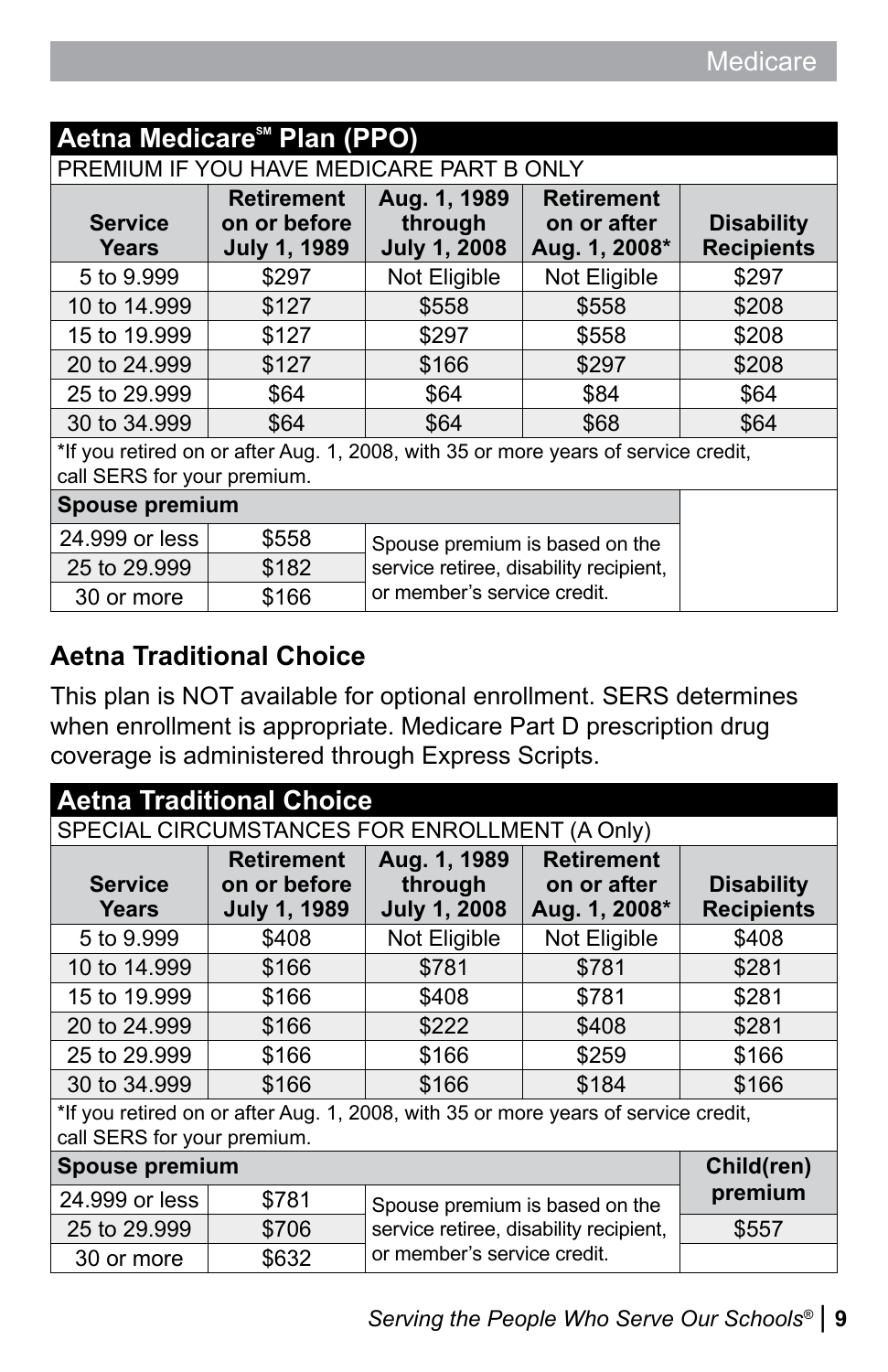# Medicare Prescription Drug Co-Pays

#### <span id="page-11-0"></span>Express Scripts for Aetna Medicare<sup>SM</sup> Plan (PPO)

|                          | <b>Retail Network</b><br>(34-day supply) | <b>Home Delivery</b><br>(90-day supply)                    |  |  |
|--------------------------|------------------------------------------|------------------------------------------------------------|--|--|
| Generic                  | \$7.50 co-pay, max.                      | \$15 co-pay, max.                                          |  |  |
| Preferred brand name     | 25% of cost<br>(min. \$25, max. \$100)   | 25% of cost<br>(min. \$45, max. \$200)                     |  |  |
| Specialty medications    | 25% of cost<br>(min. \$25, max. \$100)   | 25% of cost<br>(min. \$15, max. \$67<br>per 30-day supply) |  |  |
| Non-preferred brand name | No coverage                              | No coverage                                                |  |  |
|                          | <b>INSULIN ONLY</b>                      |                                                            |  |  |
| Preferred brand name     | $$25$ co-pay                             | 25% of cost<br>(min. \$45, max. \$60)                      |  |  |
| Non-preferred brand name | 25% of cost<br>(max. \$45)               | 25% of cost<br>(max. \$115)                                |  |  |

In the event of a conflict between this information and the plan documents, the plan documents prevail.

## **Express Scripts Broad Performance Medicare Network**

The Express Scripts Broad Performance Medicare Network is a coverage requirement for Medicare enrollees.

Enrollees must use retail pharmacies within the network or Express Scripts mail order for coverage.

The Express Scripts Broad Performance Medicare Network has a large network of pharmacies nationwide, including CVS, Kroger, Walgreens, Walmart, and many more.

Enrollees filling prescriptions at a non-network pharmacy will pay 100% of the cost.

For more information on network pharmacies, create an account at www.express-scripts.com. Once logged in, click on "Prescriptions" and then "Find a Pharmacy." Or you can call Express Scripts' Customer Service toll-free at 1-866-258-5819 (TDD: 1-800-716-3231).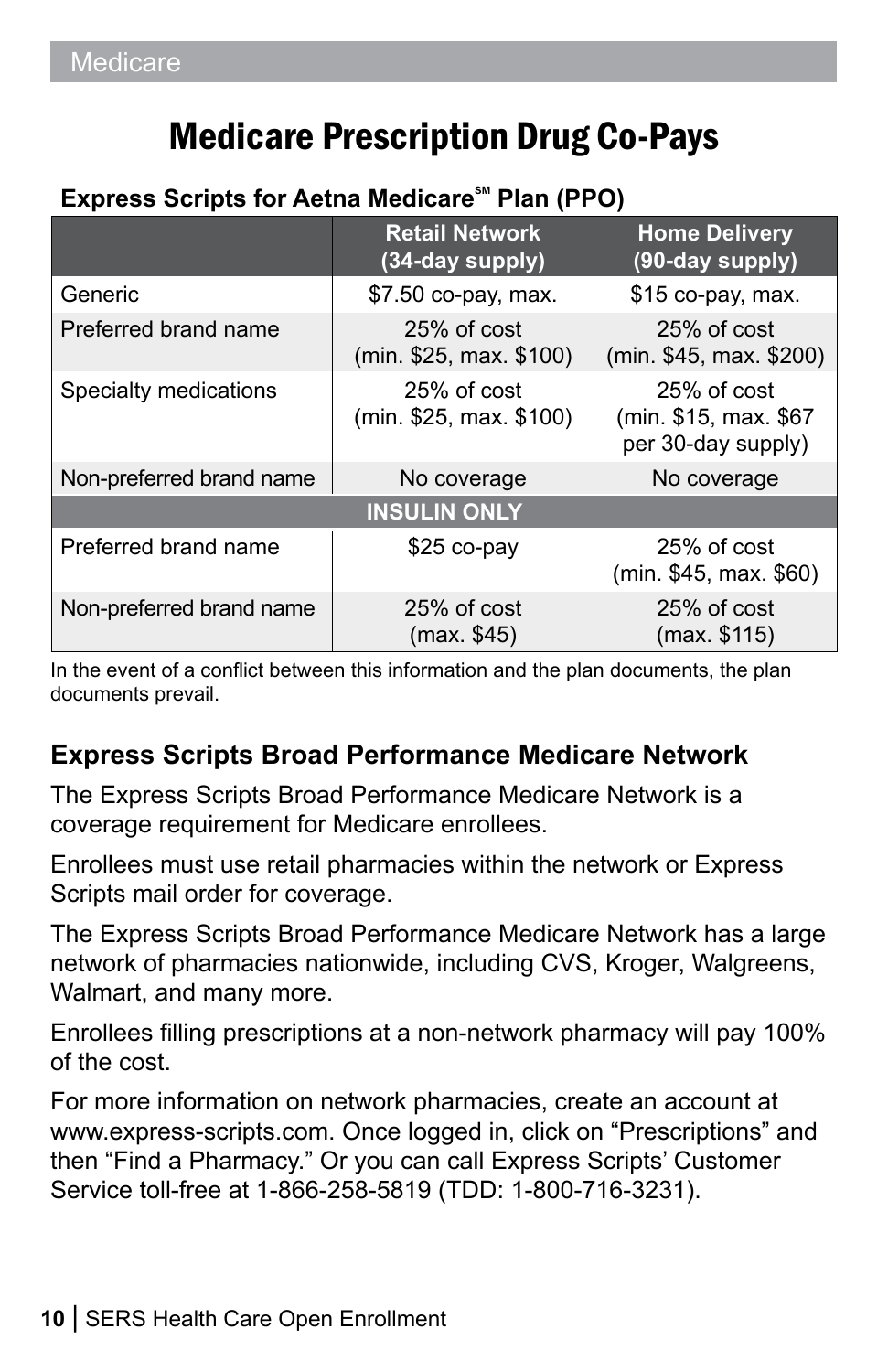<span id="page-12-0"></span>

| 2022 Medicare Plan Coverage                                                                                                                                                                                                                                   |                                                                      |                                                             |
|---------------------------------------------------------------------------------------------------------------------------------------------------------------------------------------------------------------------------------------------------------------|----------------------------------------------------------------------|-------------------------------------------------------------|
|                                                                                                                                                                                                                                                               | Aetna Medicare <sup>5M</sup> Plan (PPO)                              |                                                             |
|                                                                                                                                                                                                                                                               | <b>Out of Network</b><br><b>In Network</b>                           |                                                             |
| <b>Annual Out-of-Pocket</b><br>Maximum<br>This amount is the most you will<br>pay in a calendar year. Once you<br>reach the maximum, your medical<br>plan pays 100%. What you pay in<br>co-pays, and coinsurance counts<br>toward your out-of-pocket maximum. | \$3,000 per person                                                   | \$6,700 per person                                          |
| <b>Deductible</b>                                                                                                                                                                                                                                             | None                                                                 | None                                                        |
| <b>Primary Care Office Visit</b>                                                                                                                                                                                                                              | \$20 co-pay                                                          | 20% coinsurance                                             |
| <b>Specialist Office Visit</b>                                                                                                                                                                                                                                | \$30 co-pay                                                          | 20% coinsurance                                             |
| <b>Outpatient Diagnostic X-ray</b>                                                                                                                                                                                                                            | \$25 co-pay                                                          | 20% coinsurance                                             |
| <b>Outpatient Diagnostic Lab</b>                                                                                                                                                                                                                              | 100% coverage                                                        | 20% coinsurance                                             |
| <b>Urgent Care</b>                                                                                                                                                                                                                                            | $$40$ co-pay                                                         | $$40$ co-pay                                                |
| <b>Emergency Room</b><br>(co-pay waived if admitted)                                                                                                                                                                                                          | \$100 co-pay                                                         | \$100 co-pay                                                |
| <b>Ambulance</b>                                                                                                                                                                                                                                              | \$80 co-pay                                                          | \$80 co-pay                                                 |
| <b>Inpatient Hospital</b>                                                                                                                                                                                                                                     | \$150 co-pay per<br>day 1-5, then 100%<br>coverage                   | 20% coinsurance                                             |
| <b>Outpatient Surgery/</b><br><b>Procedures</b>                                                                                                                                                                                                               | 15% coinsurance<br>up to \$200<br>maximum                            | 20% coinsurance                                             |
| <b>Skilled Nursing Facility</b><br>(100-day max.)                                                                                                                                                                                                             | Co-pay: \$0 per day 1-10, \$25 per day 11-20,<br>\$50 per day 21-100 |                                                             |
| <b>Home Health Care</b>                                                                                                                                                                                                                                       | 100% coverage                                                        | 100% coverage                                               |
| <b>Hospice</b>                                                                                                                                                                                                                                                | Covered by<br>Medicare                                               | Covered by<br>Medicare                                      |
| <b>Outpatient Short-Term</b><br><b>Rehabilitation</b>                                                                                                                                                                                                         | $$20$ co-pay                                                         | 20% coinsurance                                             |
| <b>Chiropractic</b>                                                                                                                                                                                                                                           | \$20 co-pay limited<br>to Medicare-<br>covered services              | 20% coinsurance<br>limited to Medicare-<br>covered services |
| <b>Durable Medical Equipment</b>                                                                                                                                                                                                                              | 20% coinsurance                                                      | 20% coinsurance                                             |

Use of out-of-network providers will increase your out-of-pocket costs. In the event of a conflict between this information and the plan documents, the plan documents prevail.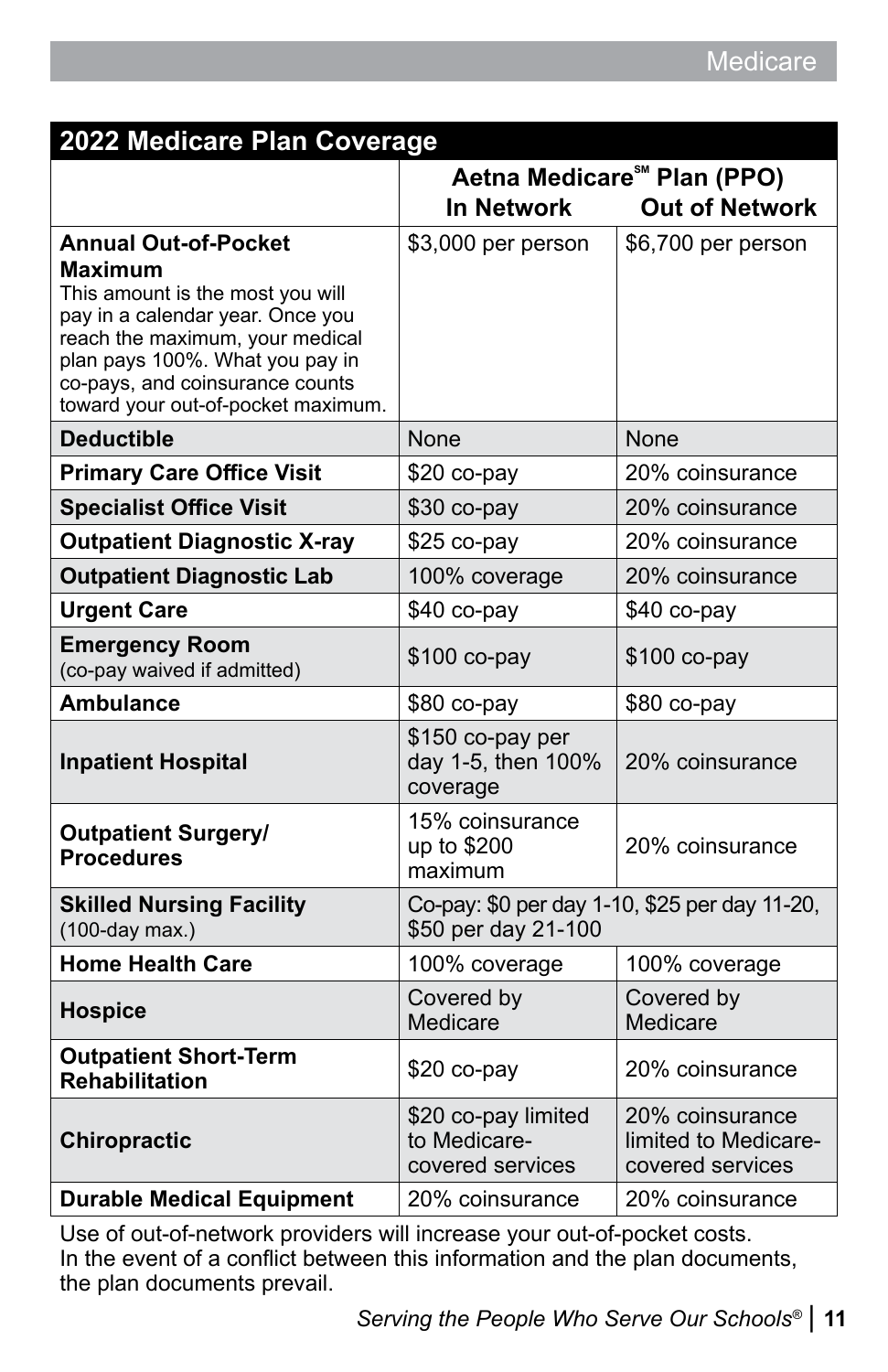# <span id="page-13-0"></span>What's New for Non-Medicare Enrollees 2022

### **New ID Cards Being Issued for All Plans**

New ID cards will be mailed in late January to Aetna Choice, Aetna Traditional Choice, and AultCare enrollees due to federal legislative changes.

Aetna enrollees who have registered email addresses with Aetna will receive their ID card by email. Those without email addresses will receive ID cards via the mail.

Please make sure that you share your new ID card with your providers once you receive it. Be sure to dispose of your old ID card.

#### **Premiums**

Aetna Choice POS II premiums will be increasing by 6.4%, while AultCare PPO premiums will decrease by 1%.

Your open enrollment letter lists your premiums for 2022.

#### **Plan Benefits**

There are no benefit changes. A few prescription drugs may change to non-preferred, but you will be contacted in advance.

#### **SERS Wraparound HRA**

The Health Reimbursement Arrangement (HRA) limit remains at \$1,800 per family per calendar year.

However, the benefit categories will no longer have per-service limits on out-of-pocket reimbursements. This will likely provide higher Wraparound HRA reimbursement for you and your family in 2022.

| <b>Benefit Categories</b>           | <b>Maximum Reimbursement</b>          |
|-------------------------------------|---------------------------------------|
| Deductible                          |                                       |
| Physician office co-pay             |                                       |
| Covered prescription drugs          | Reimbursements are limited to         |
| Inpatient hospital admission co-pay | \$1,800 per family, per calendar year |
| or coinsurance                      | in accordance with federal limits     |
| Imaging (X-rays, CT/PET Scans,      |                                       |
| MRI) co-pay or coinsurance          |                                       |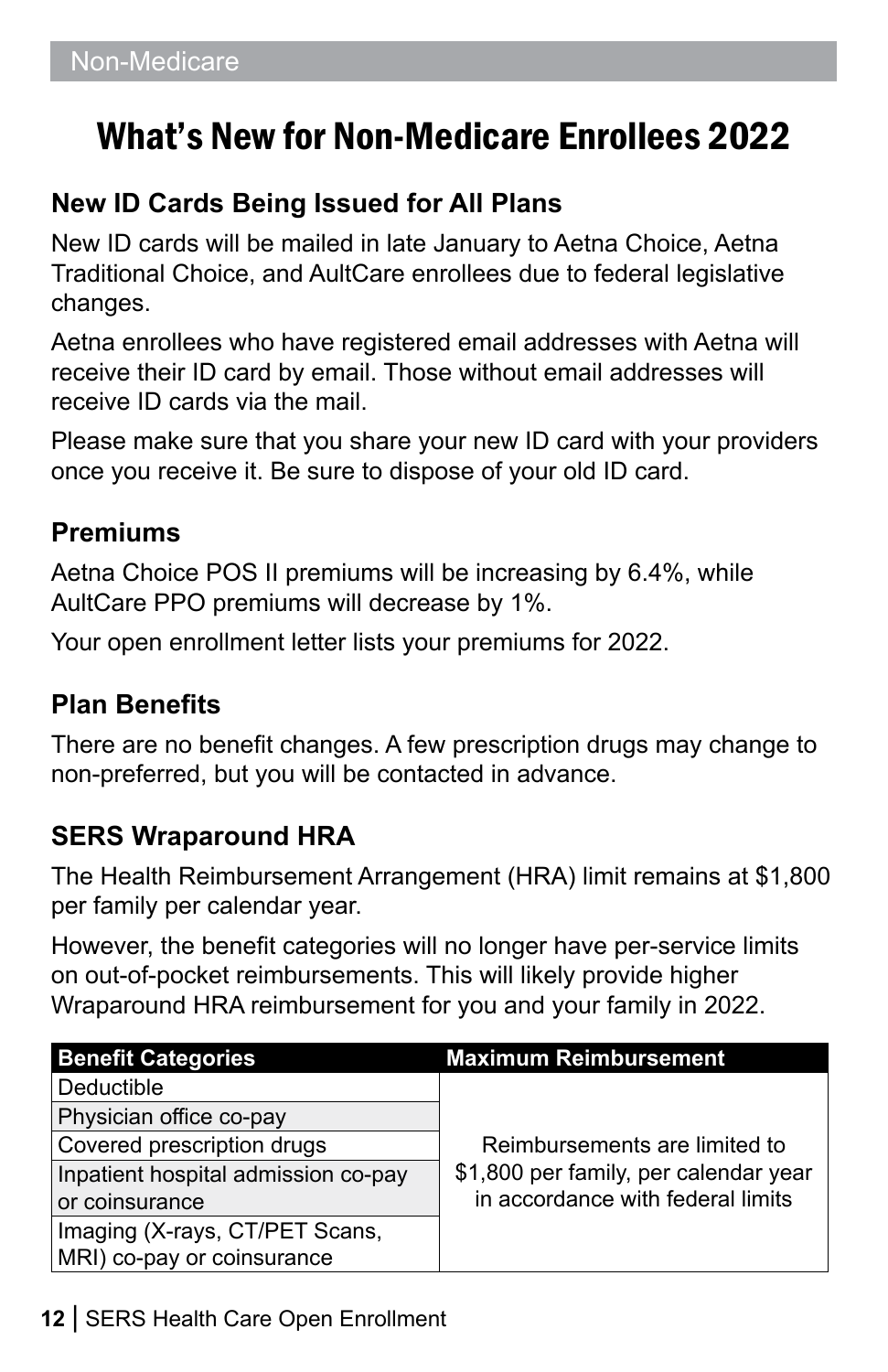Wraparound enrollees are no longer required to contact HealthSCOPE Benefits (HSB) if staying with the same Marketplace plan for 2022.

Your Marketplace plan will send you a letter confirming your premium and any benefit changes.

You only need to contact HSB if you want to enroll in a Marketplace plan for the first time, want to explore other Marketplace plans and premiums, or need to update information on your Marketplace application.

## **Dental and Vision Coverage**

Delta Dental premiums will decrease slightly for 2022. Plan benefits will remain the same.

VSP vision premiums will decrease slightly for 2022. Plan benefits will include an increased allowance of \$200 for a wide selection of frames.

If you are currently enrolled in the dental and vision plan, your coverage will automatically renew. No action is needed on your part.

To cancel or enroll in coverage, you must complete and submit the change form in this packet to SERS by November 15, 2021. Once the new plan year starts, you cannot cancel an enrollment mid-year.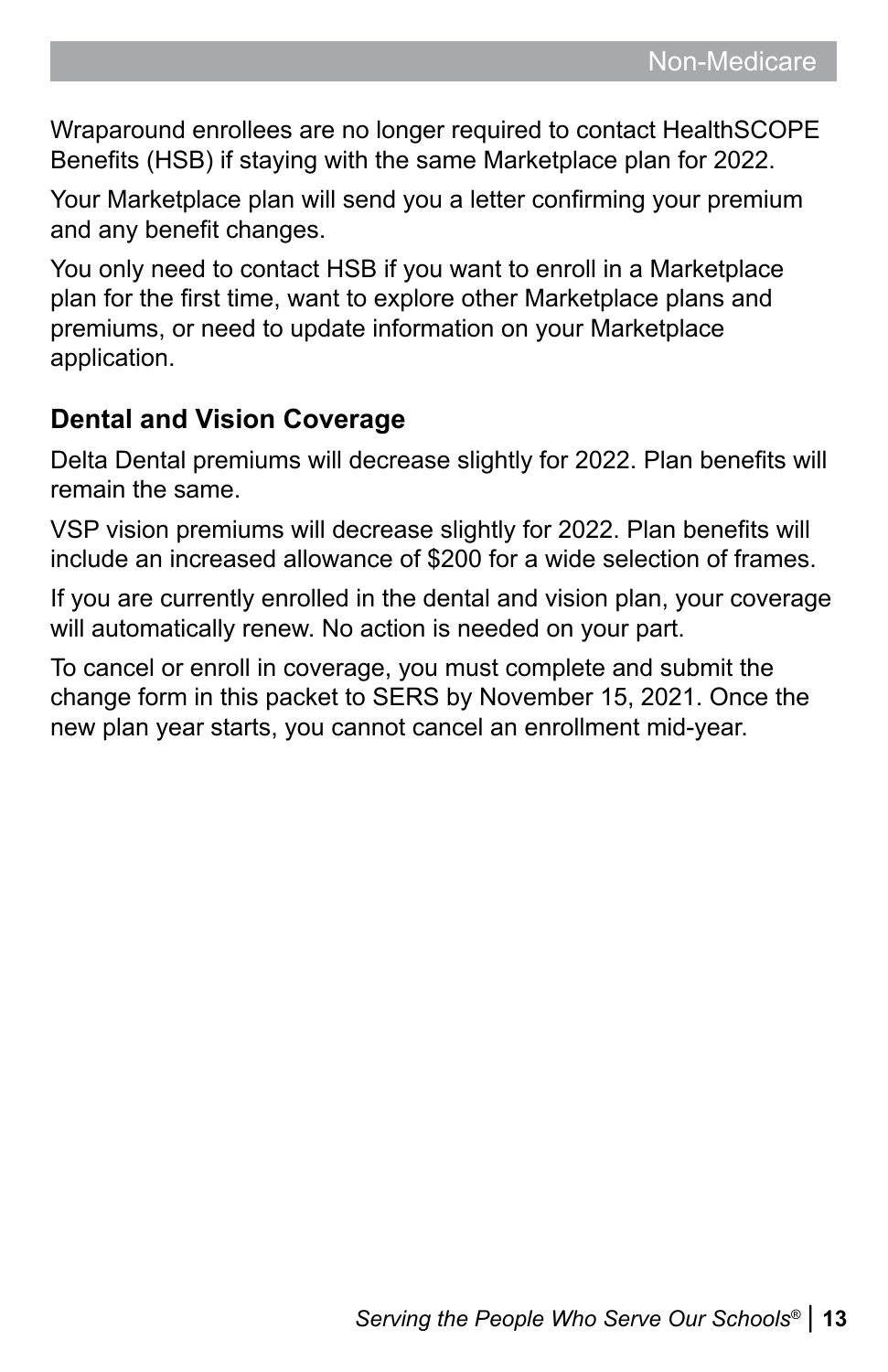## **Turning 65 Soon?**

Several months before turning 65, you will receive an Approaching 65 packet in the mail. It will include information on Medicare enrollment and the Aetna Medicare Plan (PPO).

SERS' Medicare coverage has lower premiums, helps pay some of the costs not covered by Medicare, and includes a Part D prescription drug plan. Enrollees also are eligible to receive the SERS Medicare Part B Reimbursement of \$45.50 per month.

If you are currently in a SERS plan and provide timely proof of Medicare Part B enrollment, SERS will automatically enroll you into the Aetna Medicare Plan unless you waive SERS coverage.

SERS' administrative rules require enrollees who are eligible for Medicare Part B to enroll through Medicare and maintain Medicare Part B enrollment.

**Medicare Plan changes are listed on pages 5-7.**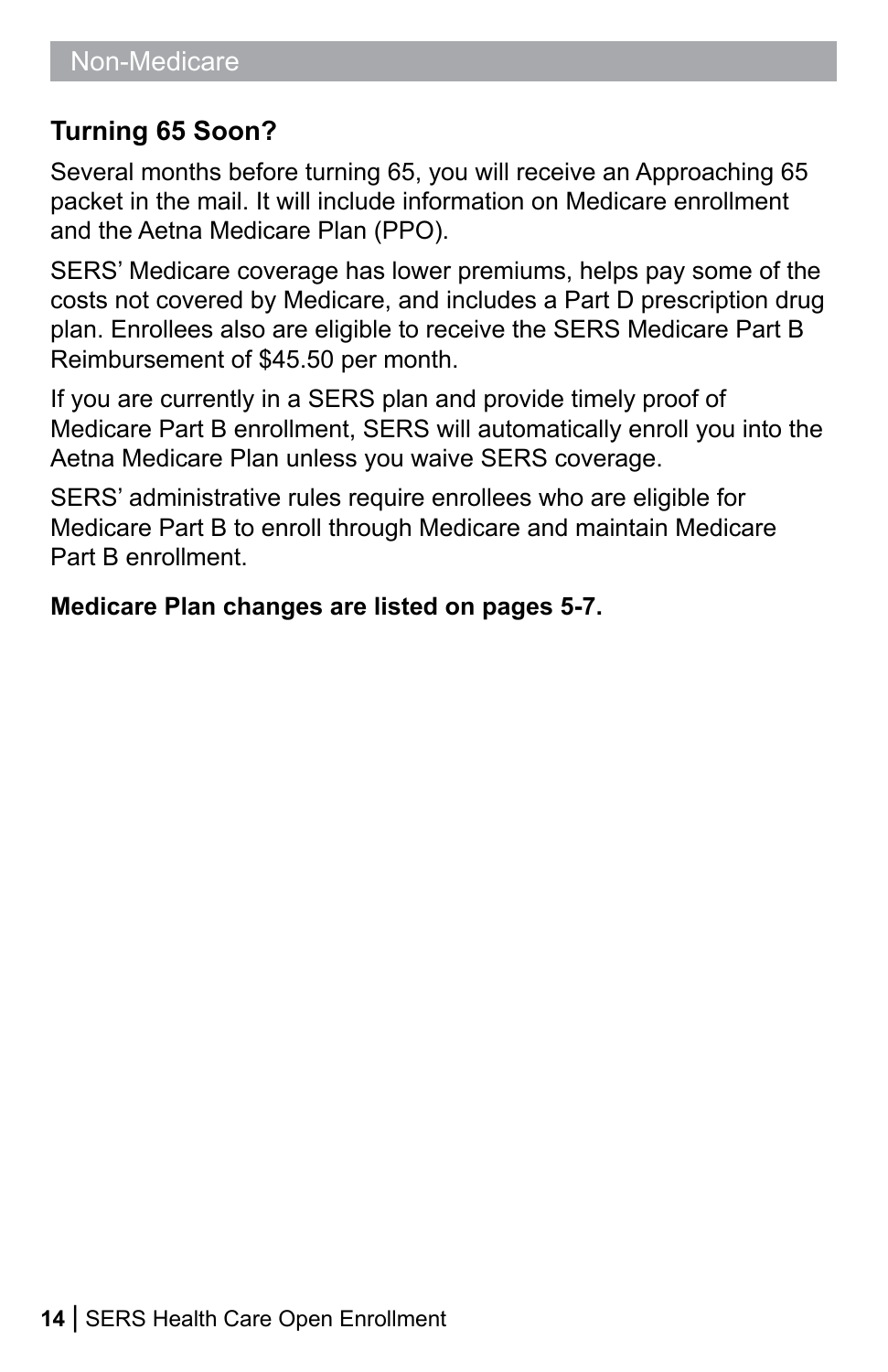# Non-Medicare Plans and Premiums

<span id="page-16-0"></span>Non-Medicare plans are available to benefit recipients and dependents under age 65 and not Medicare eligible.

# **Aetna Choice POS II**

This is a Preferred Provider Organization (PPO) plan with prescription drug coverage by Express Scripts. **The plan is available throughout the United States.** 

To enroll in this plan, you must:

- Be under age 65
- **Not be eligible for Medicare**

Use of out-of-network providers will increase your out-of-pocket costs.

| <b>Aetna Choice POS II</b>                                                                                        |                                                          |                                                 |                                                   |                                        |
|-------------------------------------------------------------------------------------------------------------------|----------------------------------------------------------|-------------------------------------------------|---------------------------------------------------|----------------------------------------|
| NON-MEDICARE                                                                                                      |                                                          |                                                 |                                                   |                                        |
| <b>Service</b><br><b>Years</b>                                                                                    | <b>Retirement</b><br>on or before<br><b>July 1, 1989</b> | Aug. 1, 1989<br>through<br><b>July 1, 2008</b>  | <b>Retirement</b><br>on or after<br>Aug. 1, 2008* | <b>Disability</b><br><b>Recipients</b> |
| 5 to 9.999                                                                                                        | \$780                                                    | Not Eligible                                    | Not Eligible                                      | \$780                                  |
| 10 to 14,999                                                                                                      | \$296                                                    | \$1,524                                         | \$1,524                                           | \$526                                  |
| 15 to 19,999                                                                                                      | \$296                                                    | \$780                                           | \$1,524                                           | \$526                                  |
| 20 to 24,999                                                                                                      | \$296                                                    | \$407                                           | \$780                                             | \$526                                  |
| 25 to 29.999                                                                                                      | \$296                                                    | \$296                                           | \$482                                             | \$296                                  |
| 30 to 34.999                                                                                                      | \$296                                                    | \$296                                           | \$333                                             | \$296                                  |
| *If you retired on or after Aug. 1, 2008, with 35 or more years of service credit,<br>call SERS for your premium. |                                                          |                                                 |                                                   |                                        |
| <b>Spouse premium</b><br>Child(ren)                                                                               |                                                          |                                                 |                                                   |                                        |
| 24.999 or less                                                                                                    | \$1,227                                                  | Spouse premium is based on the                  |                                                   | premium                                |
| 25 to 29,999                                                                                                      | \$1,108                                                  | \$296<br>service retiree, disability recipient, |                                                   |                                        |
| 30 or more                                                                                                        | \$989                                                    | or member's service credit.                     |                                                   |                                        |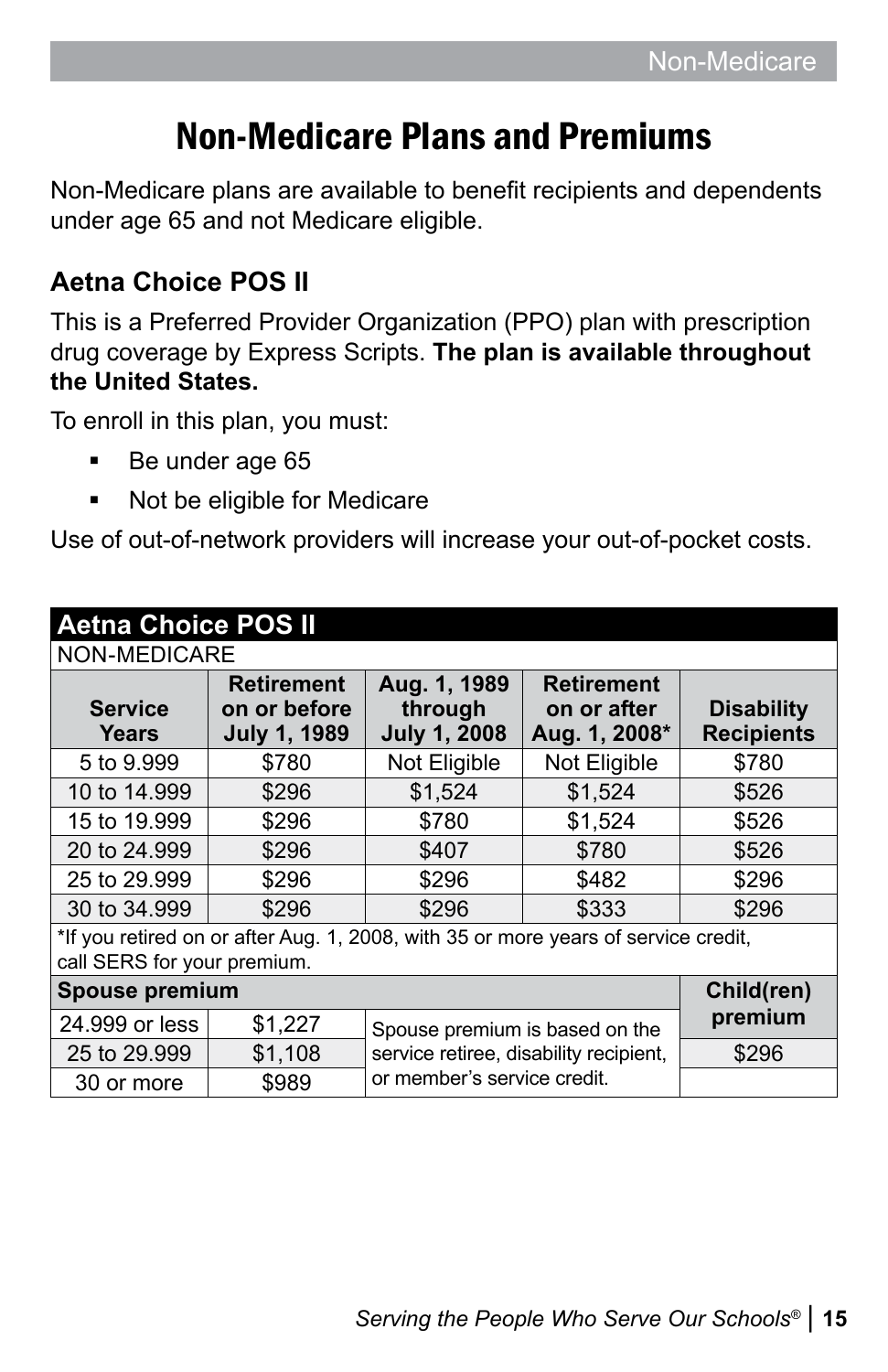## **AultCare PPO**

This is a Preferred Provider Organization (PPO) plan with prescription drug coverage by AultCare.

To enroll in this plan, you must:

- Be under age 65 and not eligible for Medicare
- Live in one of the Ohio counties listed on the map

Use of out-of-network providers will increase your out-of-pocket costs.



- Ashland
- Belmont
- Carroll
- Columbiana
- Coshocton
- Guernsey
- Harrison
- Holmes
- Jefferson
- ■Knox
- Mahoning
- Medina
- Portage
- Richland
- Stark
- Summit
- Tuscarawas
- Wayne

# **AultCare PPO**

| NON-MEDICARE                                                                                                      |                                                          |                                                |                                                   |                                        |
|-------------------------------------------------------------------------------------------------------------------|----------------------------------------------------------|------------------------------------------------|---------------------------------------------------|----------------------------------------|
| <b>Service</b><br><b>Years</b>                                                                                    | <b>Retirement</b><br>on or before<br><b>July 1, 1989</b> | Aug. 1, 1989<br>through<br><b>July 1, 2008</b> | <b>Retirement</b><br>on or after<br>Aug. 1, 2008* | <b>Disability</b><br><b>Recipients</b> |
| 5 to 9.999                                                                                                        | \$555                                                    | Not Eligible                                   | Not Eligible                                      | \$555                                  |
| 10 to 14.999                                                                                                      | \$217                                                    | \$1,075                                        | \$1,075                                           | \$378                                  |
| 15 to 19.999                                                                                                      | \$217                                                    | \$555                                          | \$1,075                                           | \$378                                  |
| 20 to 24,999                                                                                                      | \$217                                                    | \$295                                          | \$555                                             | \$378                                  |
| 25 to 29.999                                                                                                      | \$217                                                    | \$217                                          | \$347                                             | \$217                                  |
| 30 to 34.999                                                                                                      | \$217                                                    | \$217                                          | \$243                                             | \$217                                  |
| *If you retired on or after Aug. 1, 2008, with 35 or more years of service credit,<br>call SERS for your premium. |                                                          |                                                |                                                   |                                        |
| Spouse premium<br>Child(ren)                                                                                      |                                                          |                                                |                                                   |                                        |
| $24.999$ or less                                                                                                  | <b>RRAA</b><br>Contrato menseli un la banadora del       |                                                |                                                   | premium                                |

| 24.999 or less | \$866 | Spouse premium is based on the         | premium |
|----------------|-------|----------------------------------------|---------|
| 25 to 29.999   | \$783 | service retiree, disability recipient, | \$163   |
| 30 or more     | \$700 | or member's service credit.            |         |
|                |       |                                        |         |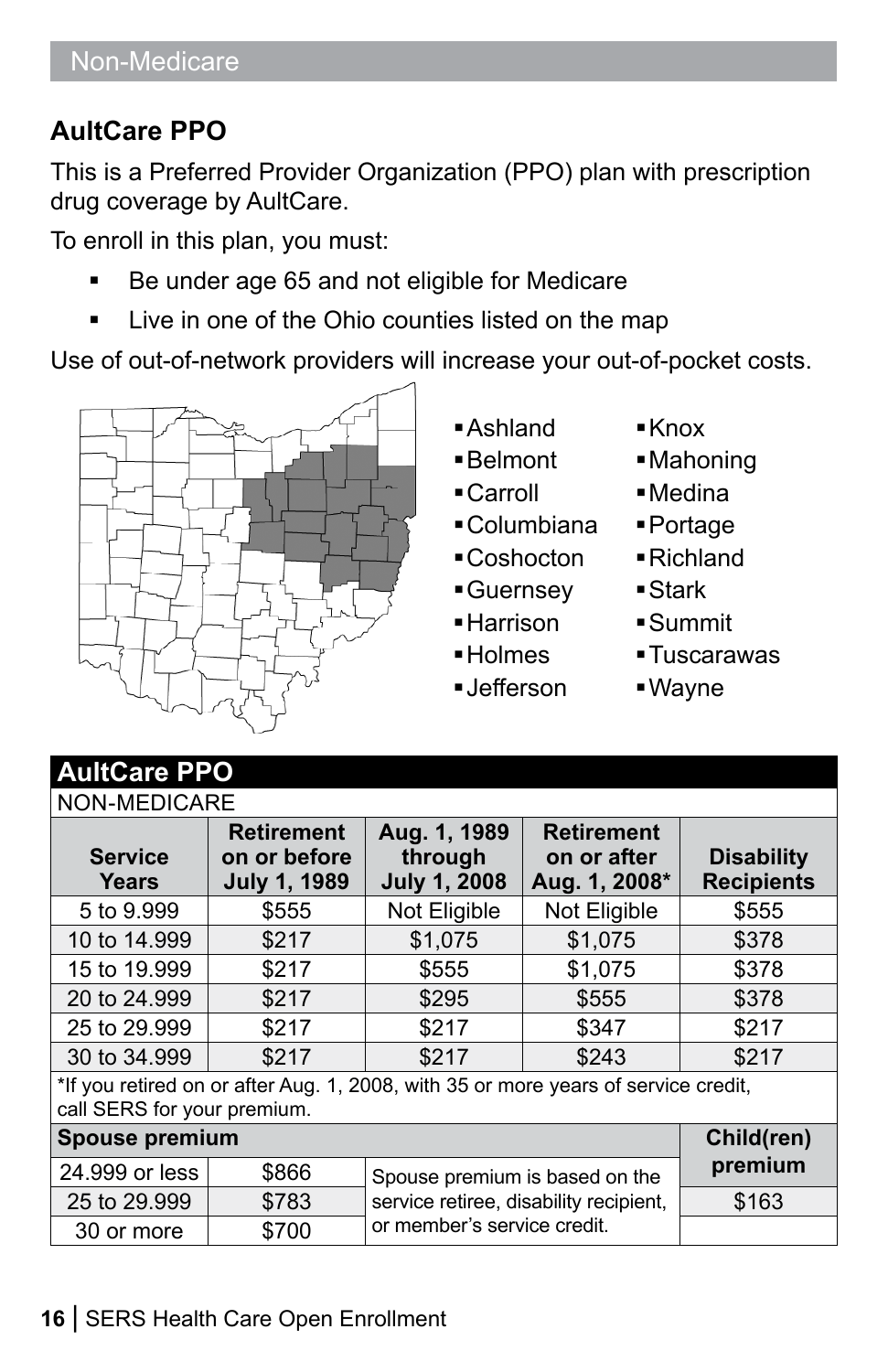# SERS Wraparound HRA

<span id="page-18-0"></span>Unless the federal government extends it, the Marketplace Open Enrollment for 2022 will run from November 1, 2021, to December 15, 2021.

If you are currently enrolled in the SERS Wraparound Health Reimbursement Arrangement (HRA), you will receive 2022 premium and plan information directly from your Marketplace plan.

- To select a different Marketplace plan, contact HealthSCOPE Benefits toll-free at 888-236-2377 for assistance.
- To select a SERS group plan, contact SERS toll-free at 800-878-5853. Complete and return the Health Care Enrollment Change Form to SERS by December 15, 2021. You also need to contact your Marketplace plan to cancel 2022 coverage.

# **How the SERS Wraparound Plan Works**

The SERS Wraparound HRA works in combination with the Health Insurance Marketplace. You first select a Marketplace plan with the help of a counselor from our plan administrator, HealthSCOPE Benefits.

Next, the counselor will help you review the Marketplace plans that are best for you, and assist you in signing up for a plan. The counselor also will tell you whether you are eligible for a federal subsidy to help you pay your Marketplace plan premiums.

After you have enrolled in your Marketplace plan, the SERS Wraparound HRA provides reimbursements for eligible medical expenses, such as deductibles, co-pays, and other costs. Reimbursement is limited to \$1,800 per family, per calendar year, in accordance with federal limits.

#### **To explore this coverage option, call HealthSCOPE Benefits toll-free at 888-236-2377.**

This coverage option is NOT available if you:

- **Are eligible for Medicare,**
- Are eligible for Medicaid, or
- **Have a family member enrolled in a SERS Medicare** Advantage Plan.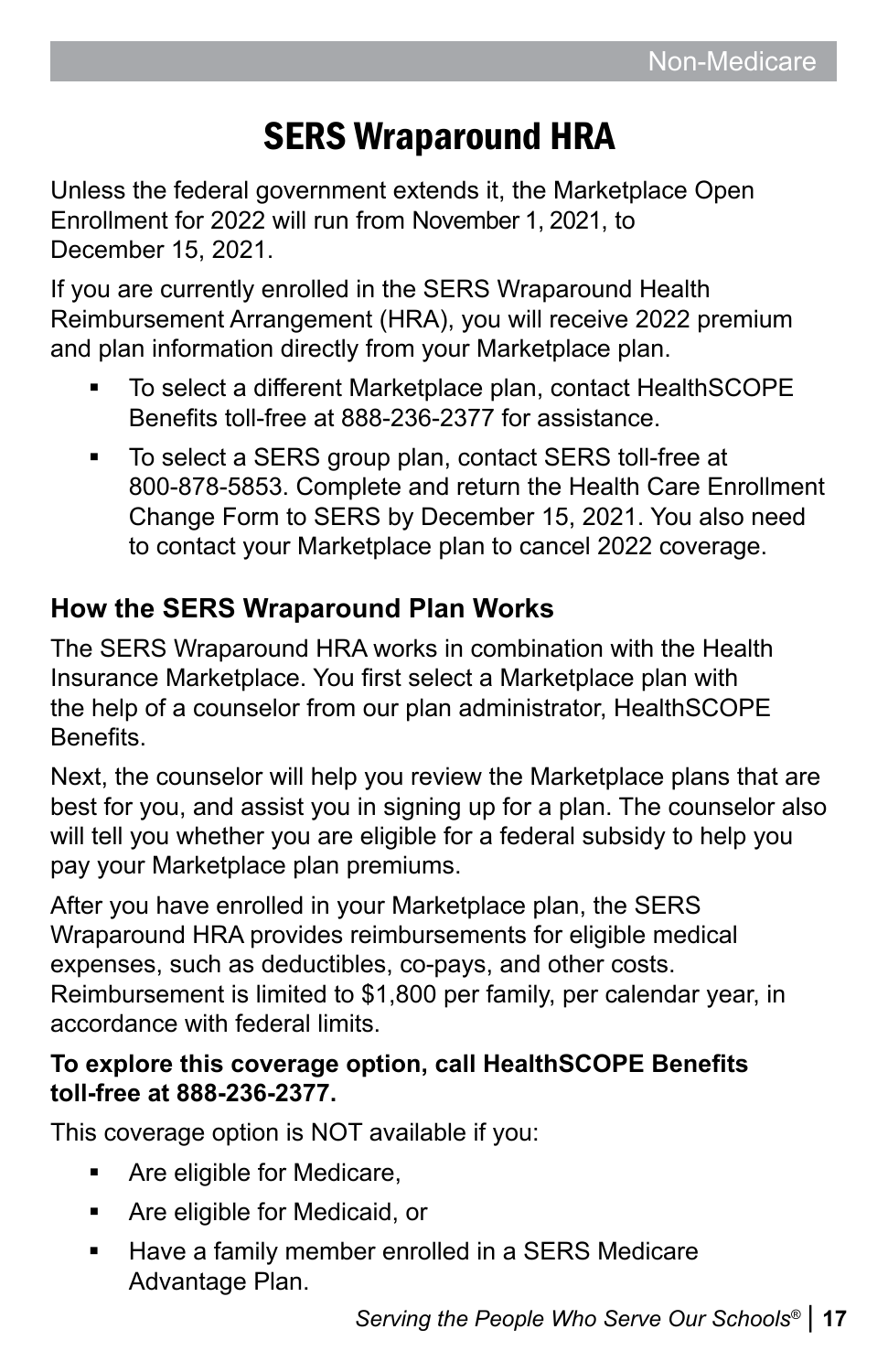#### **Important Facts**

- You are responsible for paying the monthly premium directly to the Marketplace plan. SERS cannot deduct Marketplace premiums from your pension payment.
- **Federal subsidies offered in the Marketplace are based on** household size and whole-household income.
- **There is no additional premium for the SERS Wraparound HRA.**

#### **SERS Wraparound HRA Benefits**

| <b>Benefit Categories</b>                                                                                                                                                                                                                                                                                                                                                                                                                                                                                                                                           | <b>Maximum Reimbursement</b>                             |  |
|---------------------------------------------------------------------------------------------------------------------------------------------------------------------------------------------------------------------------------------------------------------------------------------------------------------------------------------------------------------------------------------------------------------------------------------------------------------------------------------------------------------------------------------------------------------------|----------------------------------------------------------|--|
| Deductible                                                                                                                                                                                                                                                                                                                                                                                                                                                                                                                                                          |                                                          |  |
| Covered prescription drugs                                                                                                                                                                                                                                                                                                                                                                                                                                                                                                                                          |                                                          |  |
| Physician office visit co-pay                                                                                                                                                                                                                                                                                                                                                                                                                                                                                                                                       | Reimbursements are limited<br>to \$1,800 per family, per |  |
| Inpatient hospital admission co-pay or                                                                                                                                                                                                                                                                                                                                                                                                                                                                                                                              | calendar year in accordance                              |  |
| coinsurance                                                                                                                                                                                                                                                                                                                                                                                                                                                                                                                                                         | with federal limits.                                     |  |
| Imaging (X-rays, CT/PET Scans, MRI)                                                                                                                                                                                                                                                                                                                                                                                                                                                                                                                                 |                                                          |  |
| co-pay or coinsurance                                                                                                                                                                                                                                                                                                                                                                                                                                                                                                                                               |                                                          |  |
| All benefit category costs in the aggregate are subject to the overall total Maximum<br>Amount under this Plan. Such costs can be used in various combinations but shall<br>not, in the aggregate, exceed the Maximum Amount. Reimbursement is limited to cost<br>sharing after the participant's Marketplace plan has adjudicated any claim(s). Actual<br>reimbursement may vary according to the participant's Marketplace plan's terms,<br>but will in no event exceed the participant's actual out-of-pocket expenses under the<br>applicable Marketplace plan. |                                                          |  |
| The SERS Wraparound HRA eligible expenses noted above only apply to covered                                                                                                                                                                                                                                                                                                                                                                                                                                                                                         |                                                          |  |

services under your Marketplace plan. Claims for non-covered services are not eligible for reimbursement.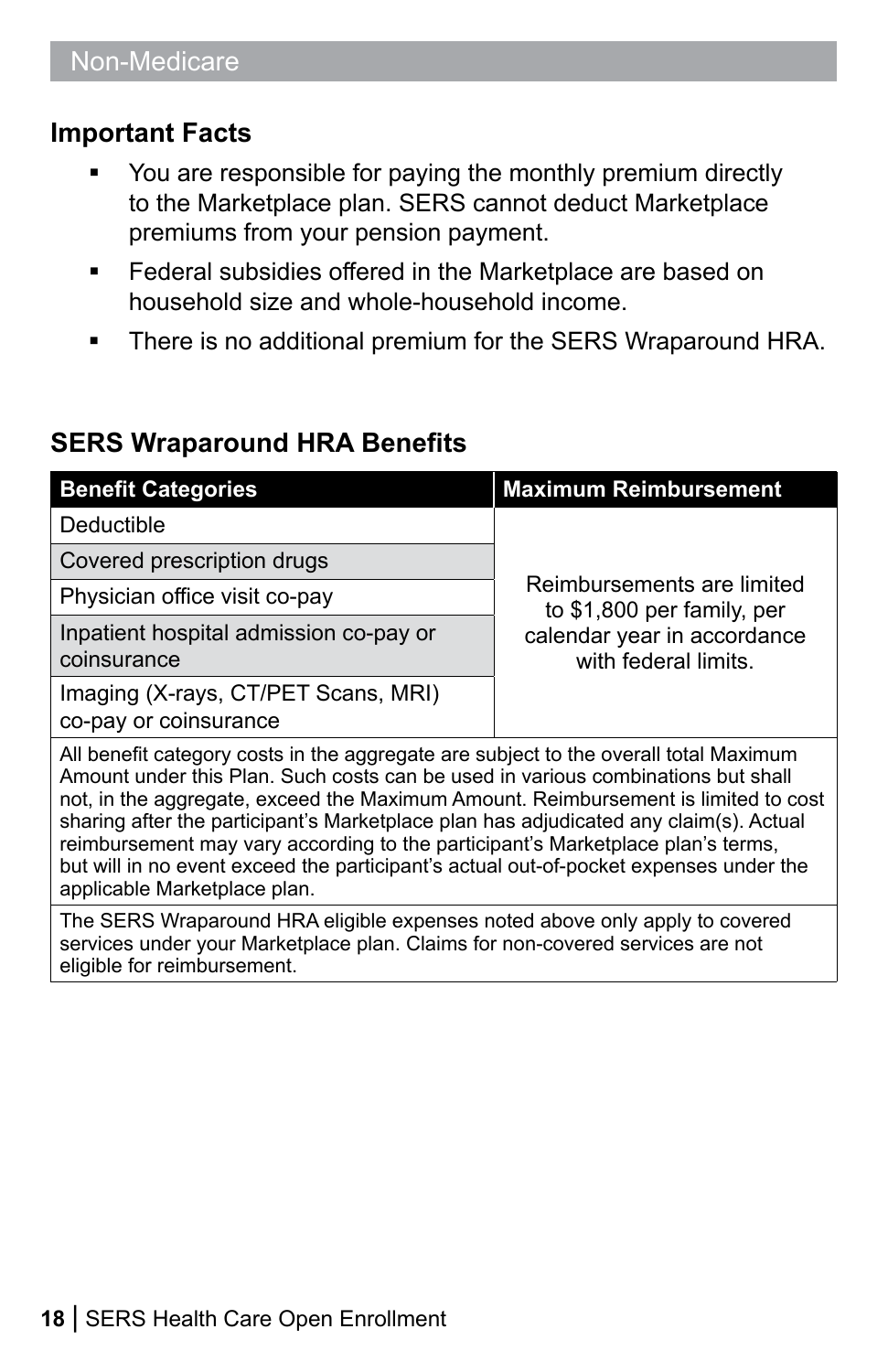# <span id="page-20-0"></span>Non-Medicare Prescription Drug Co-Pays

#### **Express Scripts for Aetna Choice POS II Plan**

|                          | <b>Retail</b><br>(34-day supply)                            | <b>Home Delivery</b><br>(90-day supply)                                                                     |  |  |
|--------------------------|-------------------------------------------------------------|-------------------------------------------------------------------------------------------------------------|--|--|
| Generic                  | \$7.50 co-pay, max.                                         | \$15 co-pay, max.                                                                                           |  |  |
| Preferred brand name     | 25% of cost<br>(min. \$25, max. \$100)                      | 25% of cost<br>(min. \$45, max. \$200)                                                                      |  |  |
| Specialty medications    | 25% of cost<br>(min. \$25, max. \$100)                      | 25% of cost<br>(min. \$15, max. \$67<br>per 30-day supply)                                                  |  |  |
|                          | Only certain specialty<br>medications allowed at<br>retail. | Different co-pay<br>amounts apply for<br>medications eligible<br>for SaveonSP co-pay<br>assistance program. |  |  |
| Non-preferred brand name | No coverage                                                 | No coverage                                                                                                 |  |  |
| <b>INSULIN ONLY</b>      |                                                             |                                                                                                             |  |  |
| Preferred brand name     | \$25 co-pay                                                 | 25% of cost<br>(min. \$45, max. \$60)                                                                       |  |  |
| Non-preferred brand name | 25% of cost<br>(max. \$45)                                  | 25% of cost<br>(max. \$115)                                                                                 |  |  |

In the event of a conflict between this information and the plan documents, the plan documents prevail.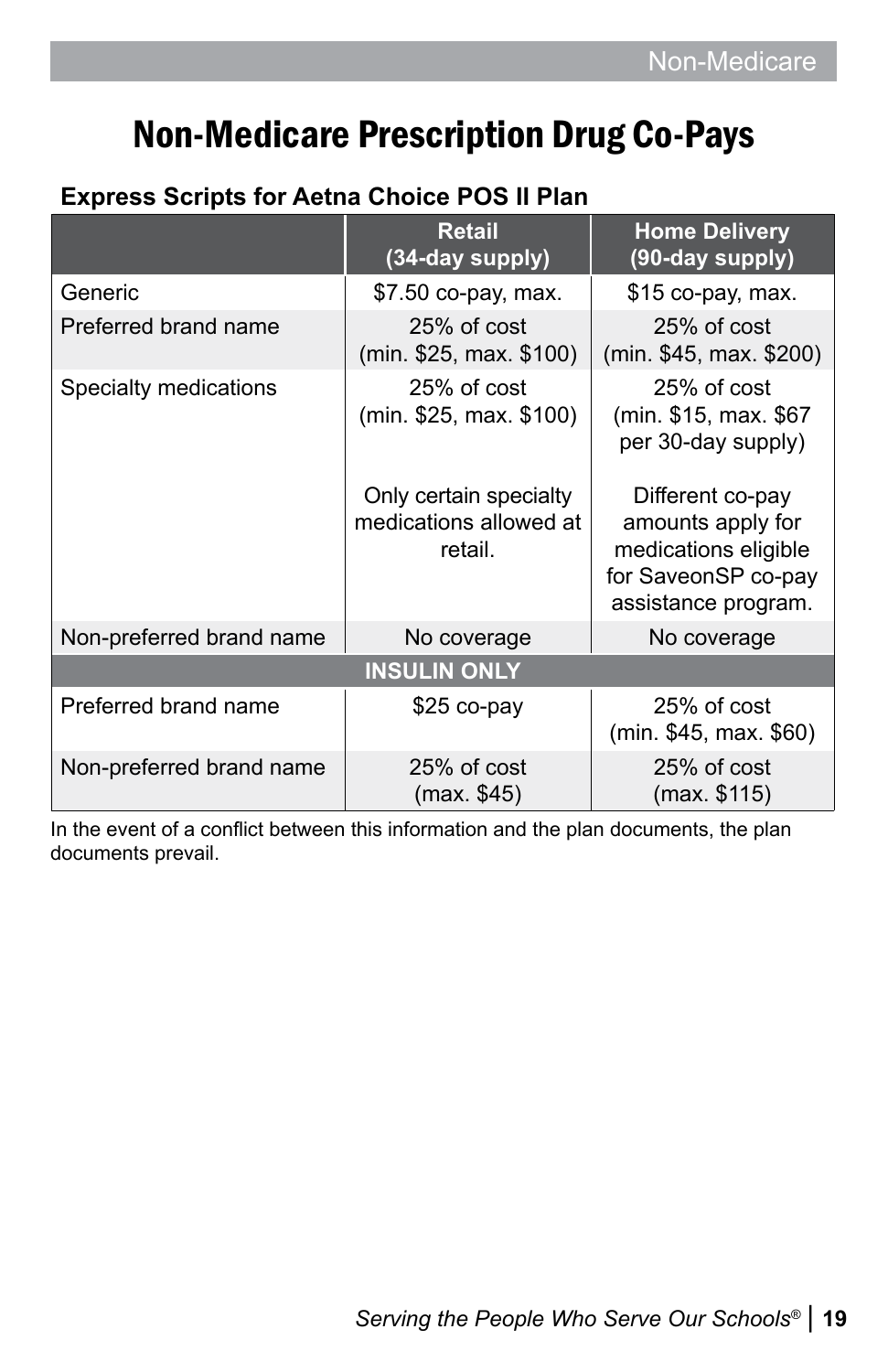#### **AultCare Plan PPO**

|                             | <b>Retail</b><br>(30-day supply)       | <b>Home Delivery</b><br>(90-day supply) |  |  |
|-----------------------------|----------------------------------------|-----------------------------------------|--|--|
| Generic                     | \$7.50 co-pay, max.                    | $$15$ co-pay, max.                      |  |  |
| Preferred brand name        | 25% of cost<br>(min. \$25, max. \$100) | 25% of cost<br>(min. \$45, max. \$200)  |  |  |
| Specialty medications       | \$100 co-pay                           | \$100 co-pay,<br>30-day supply only     |  |  |
| Non-preferred brand<br>name | $100\%$ of cost                        | $100\%$ of cost                         |  |  |
| <b>INSULIN ONLY</b>         |                                        |                                         |  |  |
| Preferred brand name        | $$30$ co-pay                           | \$60 co-pay                             |  |  |
| Non-preferred brand<br>name | $$45$ co-pay                           | \$115 co-pay                            |  |  |

In the event of a conflict between this information and the plan documents, the plan documents prevail.

# **Maintenance Refills (Aetna Choice POS II, AultCare PPO)**

Maintenance medications may only be filled through home delivery. New prescriptions may be filled for the first two times at a retail pharmacy, but all refills must be obtained through home delivery.

Maintenance medications are drugs used to treat conditions that are considered chronic. These conditions require regular or daily use of maintenance medications.

# **Specialty Medications (Aetna Choice POS II only)**

Specialty medications for the Aetna Choice POS II plan must be filled by mail order through Accredo, Express Scripts' specialty pharmacy. Accredo sends deliveries overnight.

The only retail pharmacy exceptions are specialty medications that must be taken within 24 hours of a hospital discharge. Specialty medications typically require special handling, administration, or monitoring. These drugs treat complex and chronic conditions like cancer, multiple sclerosis, and rheumatoid arthritis.

If you have questions, call Express Scripts toll-free at 866-685-2791.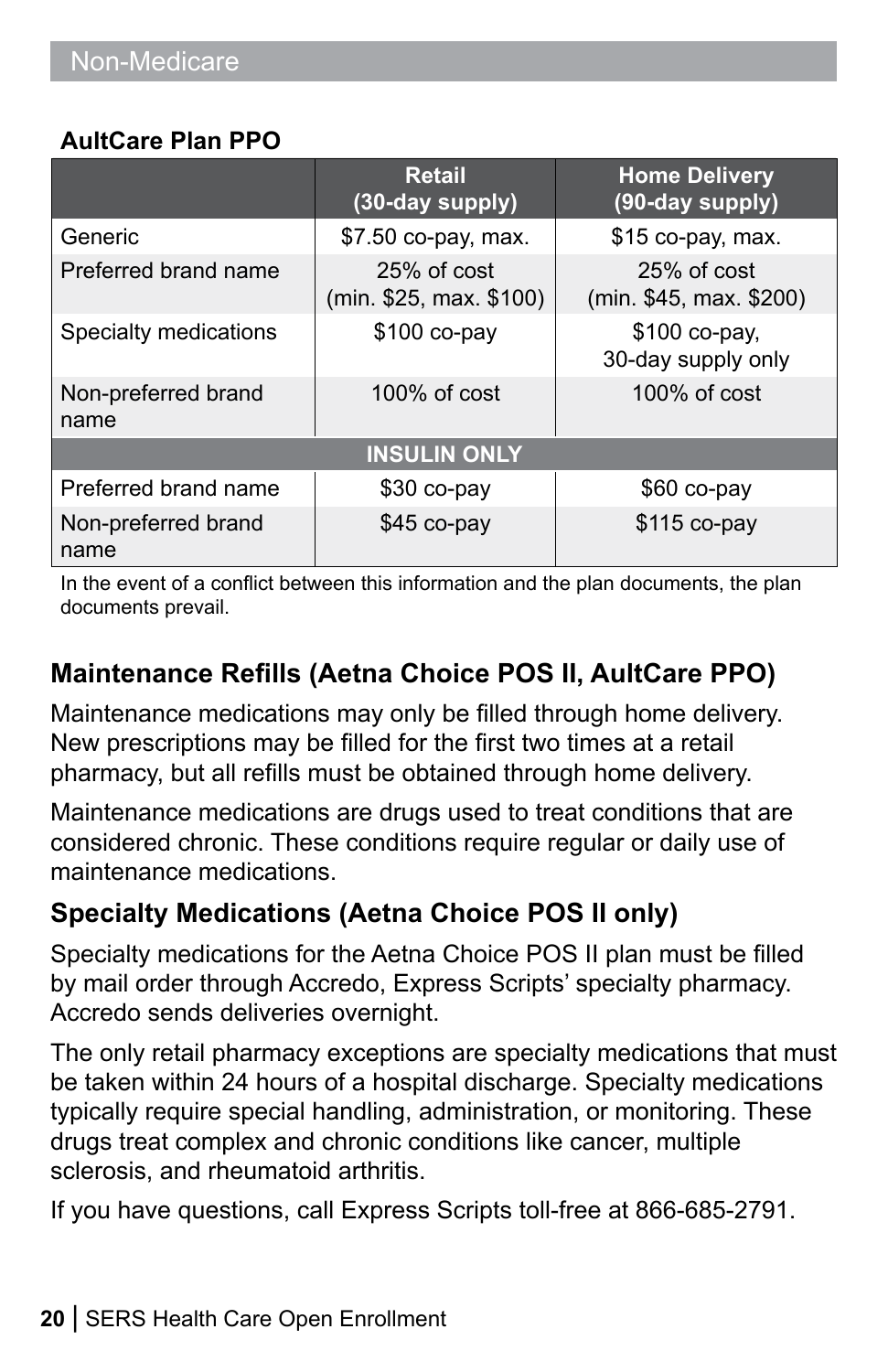**Specialty Co-Pay Assistance (Aetna Choice POS II only)** SERS participates in a co-pay assistance program with SaveonSP, which takes advantage of funds available from drug manufacturers to lower your cost and the amount that SERS pays.

Accredo determines whether your specialty medication is eligible for co-pay assistance.

If it is, you will be contacted by SaveonSP to enroll and lower your cost to \$0. SaveonSP only contacts you if your specialty medication is eligible for this assistance.

If you choose not to participate, you will pay a significant co-pay.

The specialty medications in this program are considered non-essential health benefits under the plan, and your co-pay expenses will not be applied toward satisfying the out-of-pocket maximum.

If you take a specialty drug that is not included in the co-pay assistance program with SaveonSP, your prescription will be subject to the specialty medication co-pays listed in the chart on page 19.

## **Setting up Home Delivery**

Here's how to get started:

- **Ask your doctor.** The fastest, easiest way to set-up home delivery is to ask your doctor's office to send your maintenance prescriptions electronically to your Express Scripts or AultCare plan.
- **Contact your plan directly.** If you have questions about getting your medication delivered at home, call the customer service number on the back of your Express Scripts or AultCare ID card.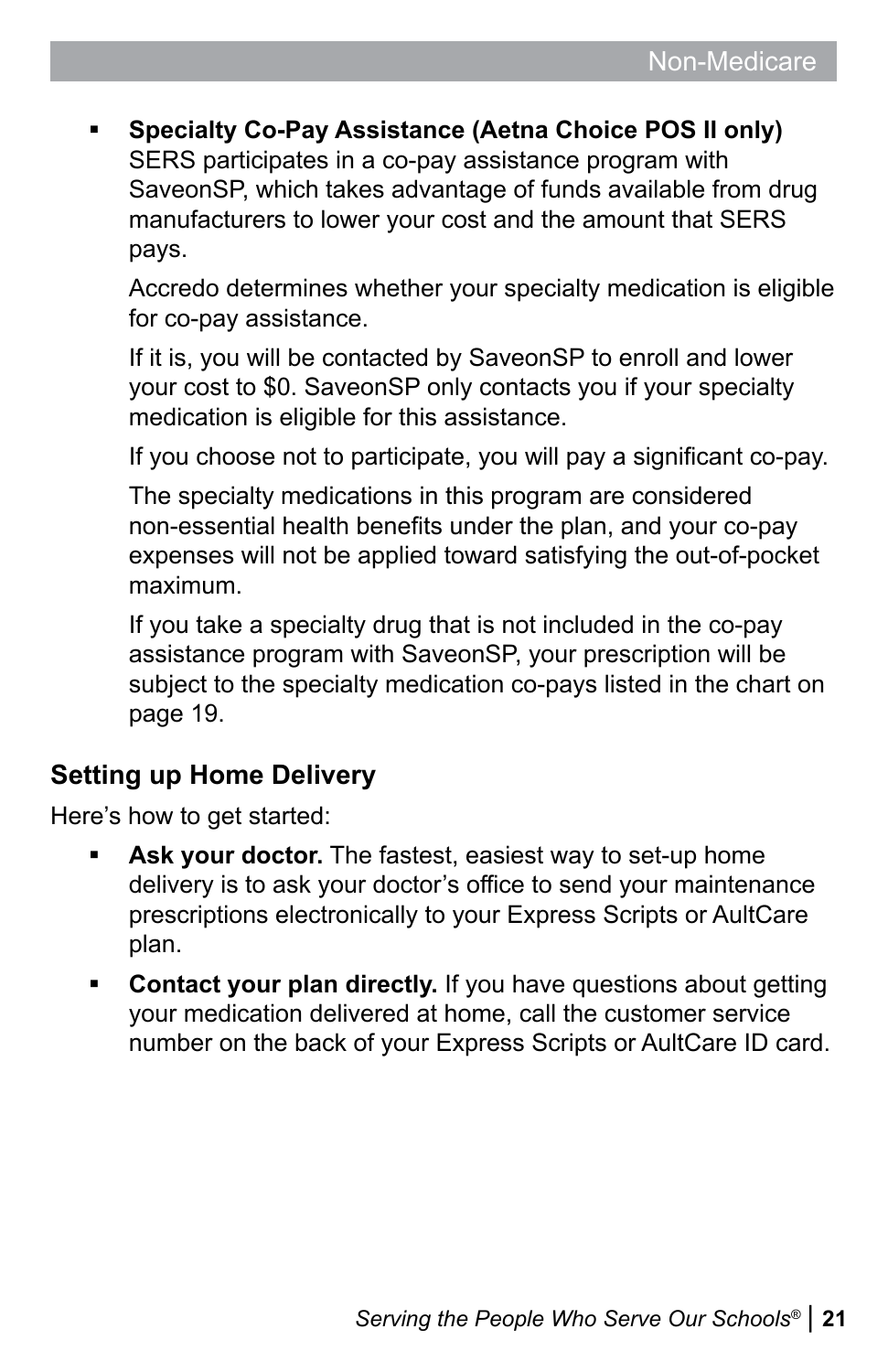<span id="page-23-0"></span>

| 2022 Non-Medicare Plan Coverage                                                                                                                                                                                                                                  |                                                                          |                                          |  |
|------------------------------------------------------------------------------------------------------------------------------------------------------------------------------------------------------------------------------------------------------------------|--------------------------------------------------------------------------|------------------------------------------|--|
|                                                                                                                                                                                                                                                                  | <b>Aetna Choice POS II</b>                                               |                                          |  |
|                                                                                                                                                                                                                                                                  | <b>In Network</b>                                                        | <b>Out of Network</b>                    |  |
| <b>Annual Out-of-Pocket Maximum</b><br>• This amount is the most you will pay<br>in a calendar year. Once you reach<br>the maximum, your medical plan<br>pays 100%.<br>• What you pay in co-pays and<br>coinsurance counts toward your<br>out-of-pocket maximum. | \$7,350 per person<br>\$14,700 per family                                | <b>Not Limited</b>                       |  |
| <b>Deductible</b><br>Coinsurance applies after the<br>deductible is met                                                                                                                                                                                          | \$2,000 per person<br>\$4,000 per family                                 | \$4,000 per person<br>\$8,000 per family |  |
| <b>Primary Care Office Visit</b>                                                                                                                                                                                                                                 | \$20 co-pay                                                              | 90% coinsurance                          |  |
| <b>Specialist Office Visit</b>                                                                                                                                                                                                                                   | $$40$ co-pay                                                             | 90% coinsurance                          |  |
| <b>Outpatient Diagnostic</b><br>X-ray and Lab                                                                                                                                                                                                                    | 20% coinsurance                                                          | 90% coinsurance                          |  |
| <b>Retail Walk-In Clinic</b>                                                                                                                                                                                                                                     | \$20 co-pay                                                              | 90% coinsurance                          |  |
| <b>Urgent Care</b>                                                                                                                                                                                                                                               | $$40$ co-pay                                                             | $$40$ co-pay                             |  |
| <b>Emergency Room</b>                                                                                                                                                                                                                                            | \$150 co-pay                                                             | \$150 co-pay                             |  |
| <b>Ambulance</b>                                                                                                                                                                                                                                                 | 20% coinsurance                                                          | 20% coinsurance                          |  |
| <b>Inpatient Hospital*</b>                                                                                                                                                                                                                                       | 20% coinsurance<br>after \$250 co-pay                                    | 90% coinsurance<br>after \$290 co-pay    |  |
|                                                                                                                                                                                                                                                                  | *For joint replacements, spine surgery, and<br>transplants, see page 24. |                                          |  |
| <b>Outpatient Surgery / Procedures</b>                                                                                                                                                                                                                           | 20% coinsurance                                                          | 90% coinsurance                          |  |
| <b>Skilled Nursing Facility</b><br>(100-day max.)                                                                                                                                                                                                                | 20% coinsurance                                                          | 90% coinsurance                          |  |
| <b>Home Health Care</b>                                                                                                                                                                                                                                          | 20% coinsurance                                                          | 90% coinsurance                          |  |
| <b>Hospice Care</b>                                                                                                                                                                                                                                              | 100% coverage                                                            | 100% coverage                            |  |
| <b>Outpatient Short-Term</b><br><b>Rehabilitation</b><br>(PT, OT, Speech, Cardiac)                                                                                                                                                                               | 20% coinsurance                                                          | 90% coinsurance                          |  |
| <b>Chiropractic</b>                                                                                                                                                                                                                                              | 20% coinsurance                                                          | 90% coinsurance                          |  |
| <b>Durable Medical Equipment</b>                                                                                                                                                                                                                                 | 20% coinsurance                                                          | 90% coinsurance                          |  |

Use of out-of-network providers will increase your out-of-pocket costs. In the event of a conflict between this information and the plan documents, the plan documents prevail.

**22** | SERS Health Care Open Enrollment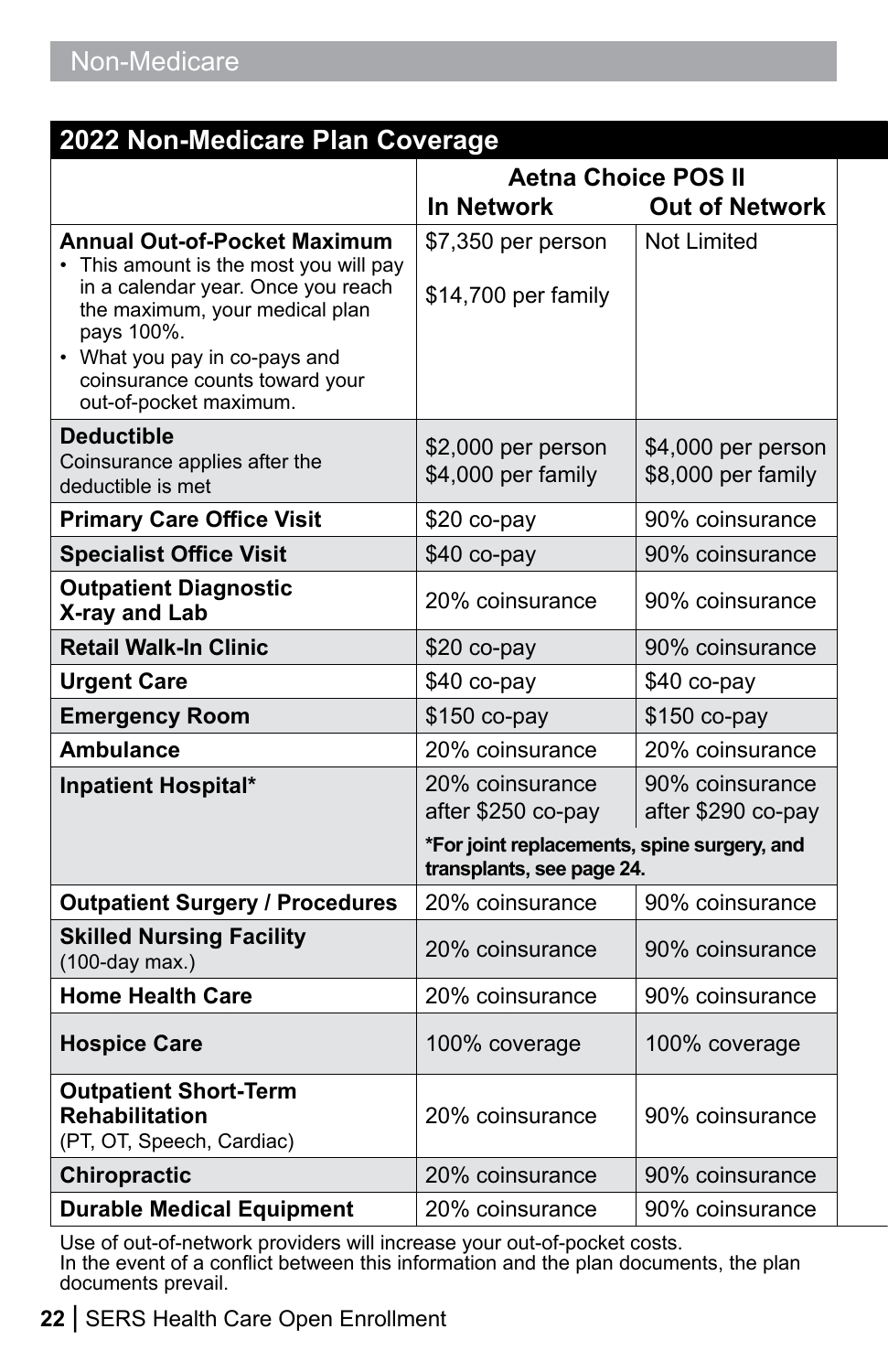| <b>AultCare PPO</b>                                     |                                          |
|---------------------------------------------------------|------------------------------------------|
| <b>In Network</b>                                       | <b>Out of Network</b>                    |
| \$7,350 per person                                      | \$14,700 per person                      |
| \$14,700 per family                                     | \$29,400 per family                      |
| \$2,000 per person<br>\$4,000 per family                | \$4,000 per person<br>\$8,000 per family |
| \$20 co-pay                                             | 35% coinsurance                          |
| \$40 co-pay                                             | 35% coinsurance                          |
| 20% coinsurance                                         | 35% coinsurance                          |
| \$20 co-pay                                             | 35% coinsurance                          |
| \$40 co-pay                                             | \$40 co-pay                              |
| \$150 co-pay                                            | \$150 co-pay                             |
| 20% coinsurance                                         | 20% coinsurance                          |
| 20% coinsurance<br>after \$250 co-pay                   | 35% coinsurance<br>after \$290 co-pay    |
| 20% coinsurance                                         | 35% coinsurance                          |
| 20% coinsurance                                         | 35% coinsurance                          |
| 20% coinsurance                                         | 35% coinsurance                          |
| Inpatient: 100% coverage<br>Outpatient: 20% coinsurance | 20% coinsurance                          |
| 20% coinsurance                                         | 35% coinsurance                          |
| 20% coinsurance                                         | 35% coinsurance                          |
| 20% coinsurance                                         | 35% coinsurance                          |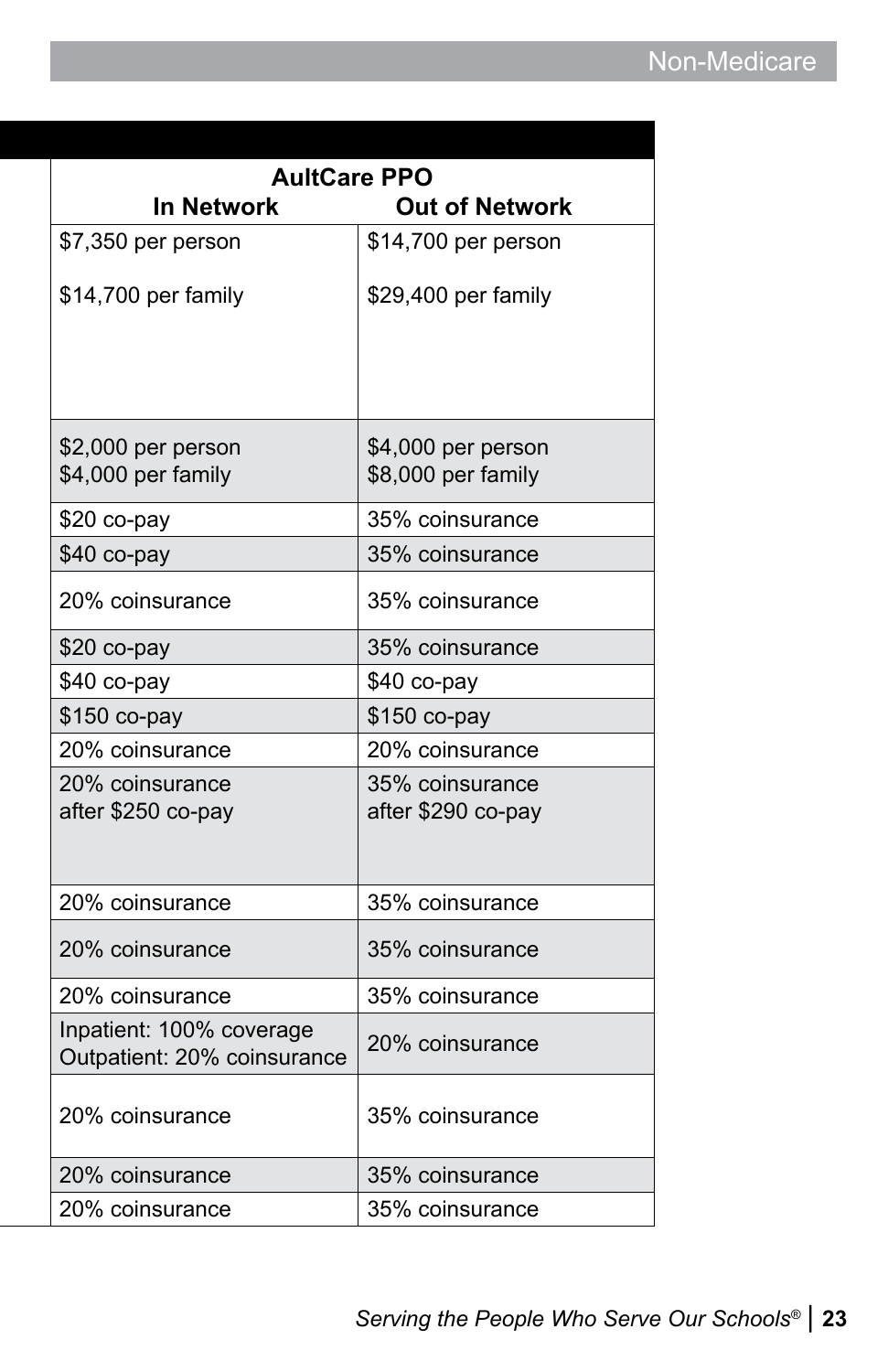# <span id="page-25-0"></span>Aetna Institutes of Quality (Orthopedics)

Aetna's Institutes of Quality are a network of high-performing hospitals, clinics, and health care facilities.

If you use an Institute of Quality, your coinsurance will be lower.

If you go to an out-of-network facility, your cost share will be 90% coinsurance because Aetna does not have contracts with these providers.

| <b>Institutes of Quality</b> | <b>Other Network</b>    | <b>Out-of-Network</b>   |
|------------------------------|-------------------------|-------------------------|
| (Orthopedics)                | <b>Facilities</b>       | <b>Facilities</b>       |
| 15% coinsurance              | 20% coinsurance         | 90% coinsurance         |
| after \$250 co-pay for       | after \$250 co-pay for  | after \$250 co-pay for  |
| inpatient hospital stay      | inpatient hospital stay | inpatient hospital stay |

# Aetna Institutes of Excellence (Transplants)

Aetna Institutes of Excellence serve transplant patients. To be selected, a health care facility must meet quality criteria that includes number of procedures, success rates, cost-effective care, how often patients return to the hospital, and complication rates.

If you undergo transplant surgery at a facility not in the Institutes of Excellence network, you pay 100% of the cost.

**Institutes of Excellence All Other Facilities 20% coinsurance** after \$250 co-pay for inpatient hospital stay

No Coverage

# **To Find Institutes of Excellence or Quality:**

- Visit www.aetna.com. Click on "Find a Doctor"
- Call the toll-free number on the back of your Aetna ID card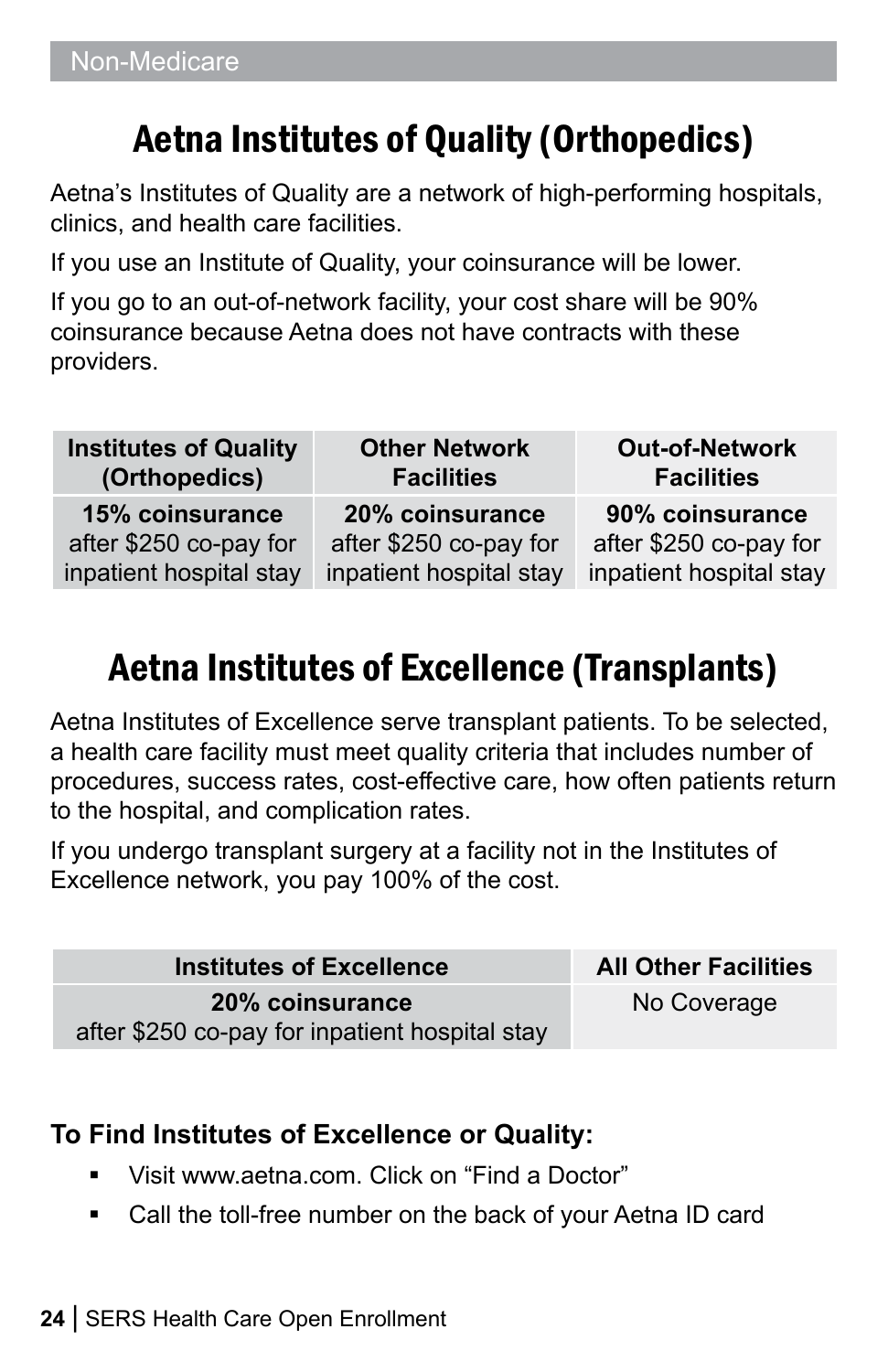# Notice of Privacy Practices

<span id="page-26-0"></span>You may request the SERS Notice of Privacy Practices at any time. It covers:

- **How SERS may use and disclose protected health information,** including SERS' duties to protect health information privacy
- Your privacy rights, including the right to complain to the U.S. Department of Health and Human Services, and to SERS, if you think your privacy rights have been violated

To receive a copy of the notice:

- Contact SERS Health Care Services at 800-878-5853, or
- **Submit a request in writing to: School Employees Retirement** System, Health Care Services, 300 E. Broad St., Suite 100, Columbus, OH 43215, or
- Email your request to healthcare@ohsers.org

In addition, the notice is available online at www.ohsers.org. Click the Retirees icon, and then go to "Forms and Publications." The *Notice of Privacy Practices – HIPAA* is located under "Retiree Forms."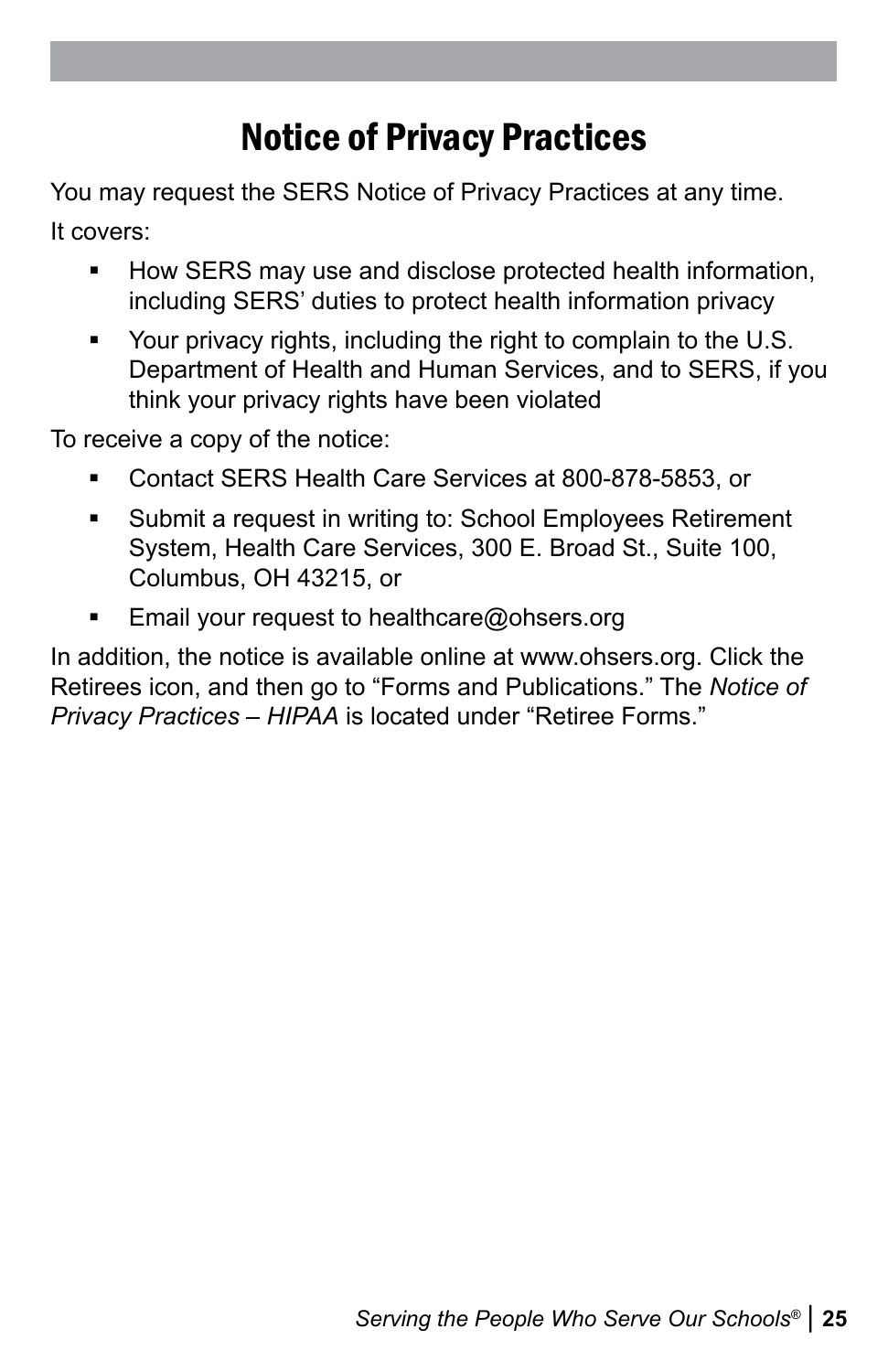#### <span id="page-27-0"></span>Dental **Dental**

# Dental Coverage

Delta Dental of Ohio is the SERS dental plan. Delta gives you access to two large networks of participating dentists.

Your benefits will be better if your dentist is in the PPO network.

| <b>Monthly 2022 Premiums</b>                   |         |  |  |
|------------------------------------------------|---------|--|--|
| Benefit recipient                              | \$28.25 |  |  |
| Benefit recipient and one dependent*           | \$56.50 |  |  |
| Benefit recipient, and two or more dependents* | \$84.98 |  |  |

\* A dependent can be a spouse or a child

## **Payment**

Network dentists have agreed to accept Delta's payment schedule for various services. The percentages on page 27 show how much the plan pays. When a service is not covered at 100%, you pay the remaining portion.

If your dentist is in both the PPO and Premier networks, you will automatically receive the best benefit (PPO network). Some dentists only participate in one network.

Network dentists cannot charge you more than Delta's payment schedule. A non-network dentist who charges more than the payment schedule can bill you the difference.

#### **Network Dentist**

To locate a network dentist:

- Call your dentist's office to ask if your dentist is in a Delta network, and if so, ask your provider if your dentist is a PPO or Premier dentist
- Call Delta's customer service at 800-524-0149
- Go to www.deltadentaloh.com/sersohio; click on "Find a Dentist" at the top of the page

# **Plan Details**

Maximum coverage is \$1,500 per person per calendar year. Additionally:

- There is a \$50 deductible per person per calendar year on basic and major services; there is no deductible on diagnostic and preventive services
- **EXEC** Cleanings are covered twice per calendar year
- Two additional cleanings are covered per calendar year for individuals with a documented history of periodontal disease
- Crowns, bridges, dentures, and implants are covered once per tooth per eight-year period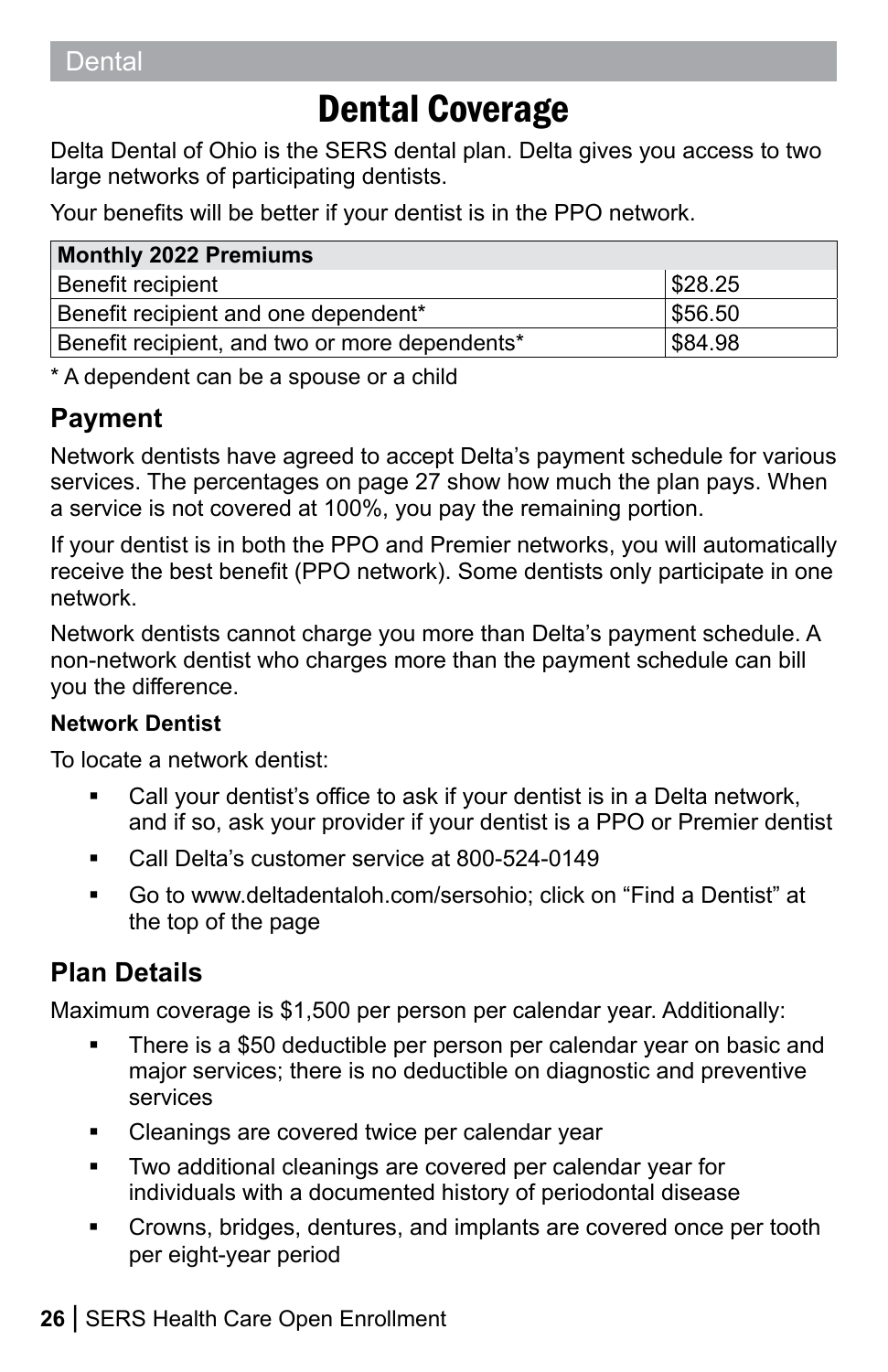| <b>DENTAL COVERAGE HIGHLIGHTS</b>                                                        |                                    |                                 |                                  |  |  |
|------------------------------------------------------------------------------------------|------------------------------------|---------------------------------|----------------------------------|--|--|
| Benefit Year - January 1 through<br>December 31, 2022                                    | <b>PPO</b><br>Dentist<br>Plan Pays | Premier<br>Dentist<br>Plan Pays | Non-<br>Participating<br>Dentist |  |  |
| Final plan documentation prevails                                                        |                                    |                                 | Plan Pays*                       |  |  |
| <b>DIAGNOSTIC AND PREVENTIVE (no deductible)</b>                                         |                                    |                                 |                                  |  |  |
| Diagnostic and Preventive Service - exams,<br>cleanings, fluoride, and space maintainers | 100%                               | 80%                             | 80%                              |  |  |
| Emergency Palliative Treatment - to<br>temporarily relieve pain                          | 100%                               | 80%                             | 80%                              |  |  |
| Sealants - to prevent decay of permanent teeth                                           | 100%                               | 80%                             | 80%                              |  |  |
| Brush Biopsy - to detect oral cancer                                                     | 100%                               | 80%                             | 80%                              |  |  |
| Radiographs - bitewing and full-mouth X-rays                                             | 100%                               | 80%                             | 80%                              |  |  |
| <b>BASIC SERVICES</b> (\$50 deductible applies)                                          |                                    |                                 |                                  |  |  |
| All Other Radiographs - other X-rays                                                     | 80%                                | 60%                             | 60%                              |  |  |
| Minor Restorative Services - fillings                                                    | 80%                                | 60%                             | 60%                              |  |  |
| Endodontic Services – root canals other than<br>molar teeth                              | 80%                                | 60%                             | 60%                              |  |  |
| Periodontic Services - to treat gum disease                                              | 80%                                | 60%                             | 60%                              |  |  |
| Simple Extractions - non-surgical removal of<br>teeth                                    | 80%                                | 60%                             | 60%                              |  |  |
| Other Oral Surgery Service - dental surgery                                              | 80%                                | 60%                             | 60%                              |  |  |
| Other Basic Services - misc. services                                                    | 80%                                | 60%                             | 60%                              |  |  |
| <b>MAJOR SERVICES</b> (\$50 deductible applies)                                          |                                    |                                 |                                  |  |  |
| Crown Repair - to individual crowns                                                      | 50%                                | 40%                             | 40%                              |  |  |
| <b>Molar Root Canals</b>                                                                 | 50%                                | 40%                             | 40%                              |  |  |
| Major Restorative Services - crowns and<br>veneers                                       | 50%                                | 40%                             | 40%                              |  |  |
| <b>Osseous Surgery</b>                                                                   | 50%                                | 40%                             | 40%                              |  |  |
| Occlusal Guards/Adjustments - bite guards<br>and occlusal adjustments                    | 50%                                | 40%                             | 40%                              |  |  |
| Surgical Extractions - surgical removal of fully<br>or partially bony impacted teeth     | 50%                                | 40%                             | 40%                              |  |  |
| Relines and Repairs - to bridges, dentures,<br>and implants                              | 50%                                | 40%                             | 40%                              |  |  |
| Prosthodontic Services - bridges, implants,<br>and dentures                              | 50%                                | 40%                             | 40%                              |  |  |

\* When you receive services from a nonparticipating dentist, the percentages listed in this column indicate the portion of Delta Dental's nonparticipating dentist fee that will be paid for those services. The nonparticipating dentist fee paid by Delta may be less than what your dentist charges, and you are responsible for the difference.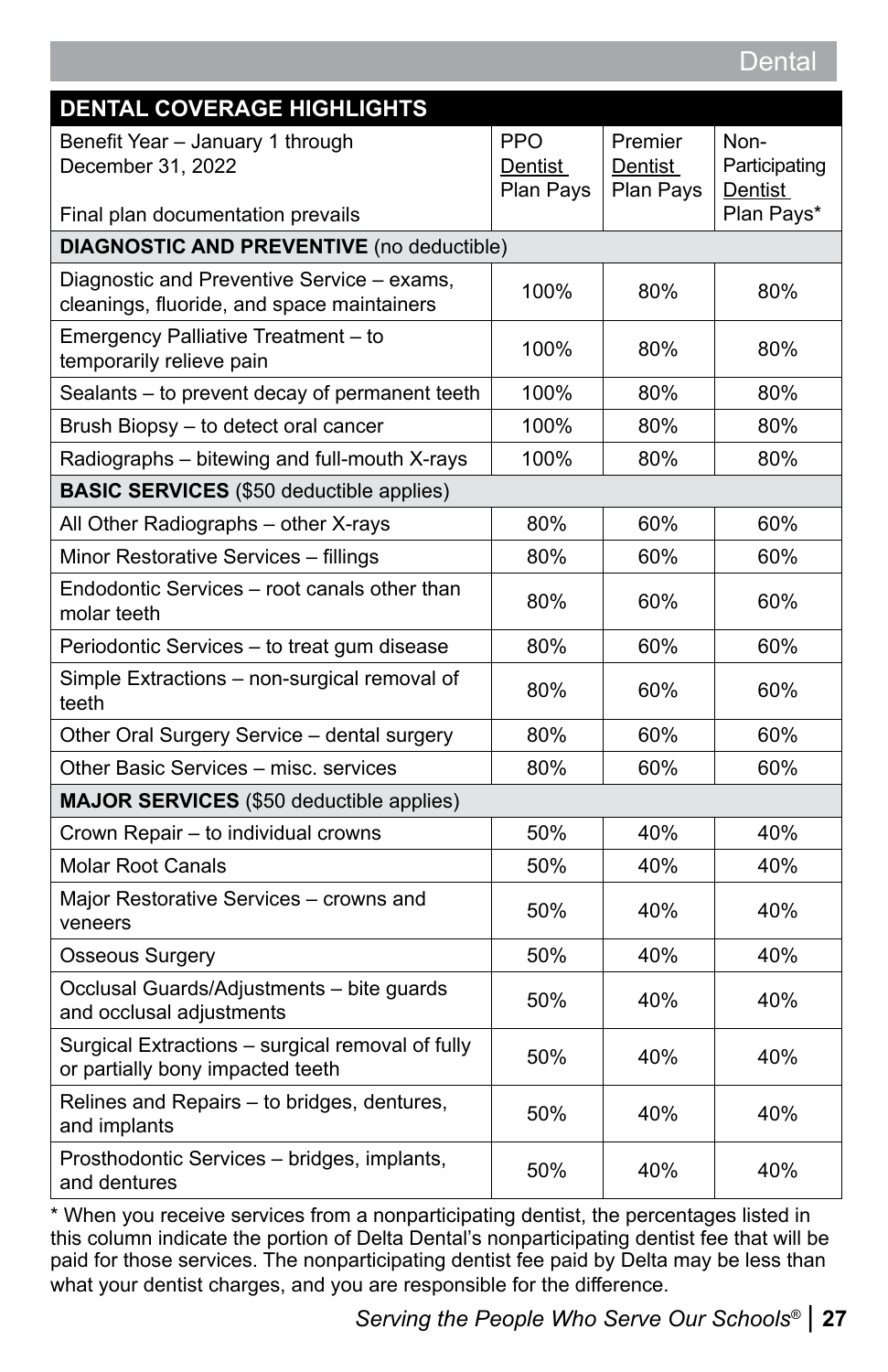# Vision Coverage

<span id="page-29-0"></span>VSP is the SERS vision plan. Preferred providers are located in retail, neighborhood, medical and professional settings. VSP also contracts with Costco Optical, Walmart, Visionworks, and others.

| <b>Monthly 2022 Premiums</b>                   |         |  |  |
|------------------------------------------------|---------|--|--|
| Benefit recipient                              | \$6.17  |  |  |
| Benefit recipient and one dependent*           | \$12.35 |  |  |
| Benefit recipient, and two or more dependents* | \$14.49 |  |  |

\* A dependent can be a spouse or a child

# **VSP Does Not Mail ID Cards**

A VSP ID card **is not needed** to receive your vision benefit.

Tell your provider that you have VSP coverage through SERS when making an appointment.

# **VSP Providers**

To locate a VSP provider:

- Call customer service at 800-877-7195
- Visit www.vsp.com and click "Find a Doctor"

If you see a non-network (Open Access) provider, you may be responsible for paying the bill and submitting a reimbursement request to VSP. If a non-network provider charges more than VSP allows for payment, the provider can bill you the difference.

# **Access to Savings on Hearing Aids: TruHearing**

You and your extended family members also have the opportunity to save on hearing aids through TruHearing®.

TruHearing is not health insurance. To receive this special pricing, you must schedule your hearing appointment through a TruHearing representative. For more information, call TruHearing toll-free at 877-396-7194, or visit www.truhearing.com/vsp.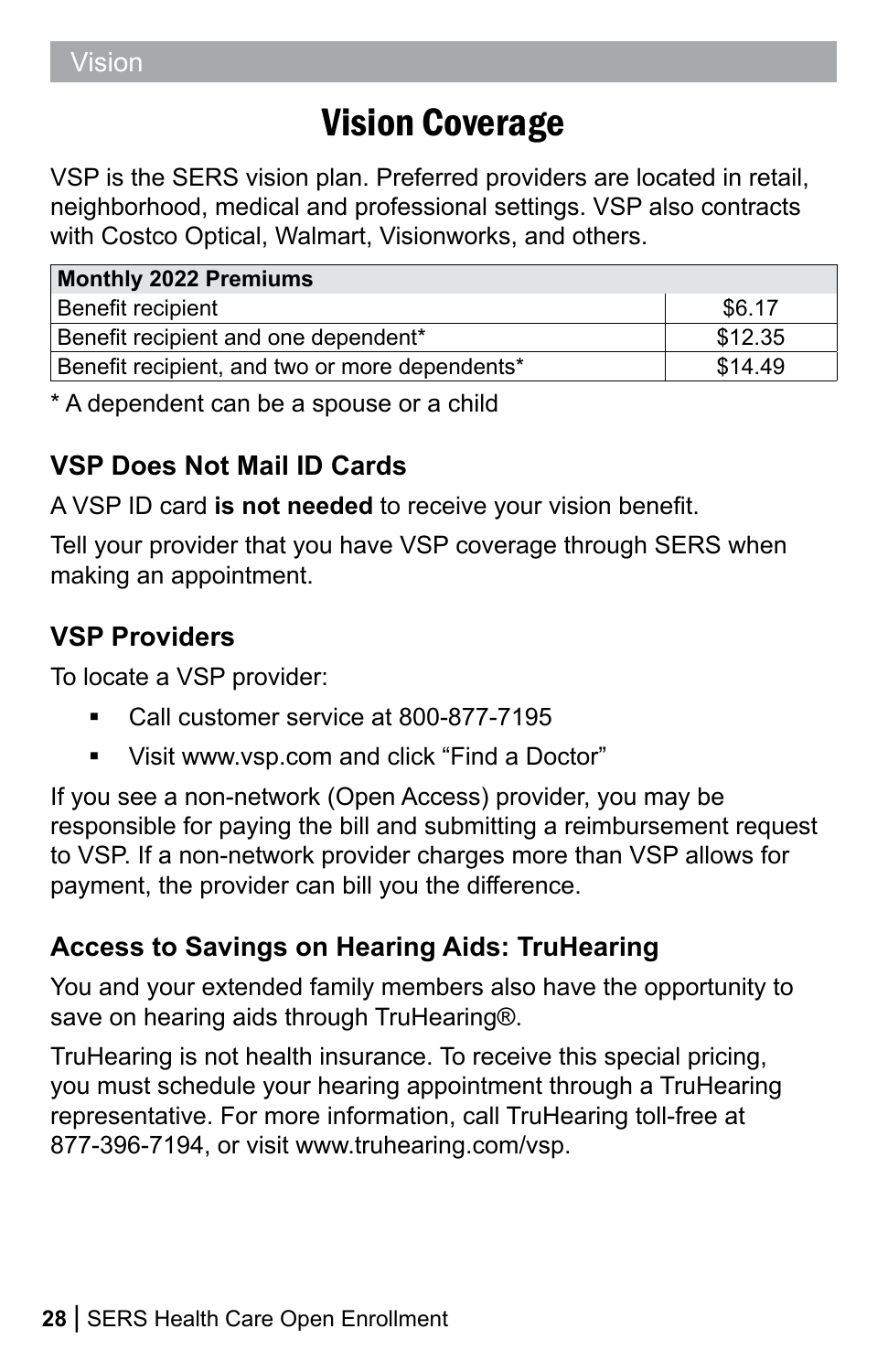| <b>VISION COVERAGE HIGHLIGHTS</b>                                                   |                                                                                                                                                                                                                                                                                                                                                                                                                                                                                  |                                        |                              |  |
|-------------------------------------------------------------------------------------|----------------------------------------------------------------------------------------------------------------------------------------------------------------------------------------------------------------------------------------------------------------------------------------------------------------------------------------------------------------------------------------------------------------------------------------------------------------------------------|----------------------------------------|------------------------------|--|
| Coverage with VSP Doctors and Affiliate Providers*<br>Coverage Effective 01/01/2022 |                                                                                                                                                                                                                                                                                                                                                                                                                                                                                  |                                        |                              |  |
| <b>Services</b>                                                                     | <b>Description</b>                                                                                                                                                                                                                                                                                                                                                                                                                                                               | Co-pay                                 | <b>Frequency</b>             |  |
| WellVision<br>Exam                                                                  | • Focuses on your eyes and<br>overall wellness                                                                                                                                                                                                                                                                                                                                                                                                                                   | \$10                                   | Every calendar<br>year       |  |
| <b>Prescription Glasses</b>                                                         |                                                                                                                                                                                                                                                                                                                                                                                                                                                                                  | \$25                                   | See frame and<br>lenses      |  |
| Frames                                                                              | \$200 frame allowance<br>• \$220 featured frame brands<br>allowance<br>• 20% savings on the amount<br>over your allowance<br>\$200 Walmart <sup>®</sup> /Sam's Club <sup>®</sup><br>$\bullet$<br>frame allowance<br>\$100 Costco® frame allowance                                                                                                                                                                                                                                | Included in<br>prescription<br>qlasses | Every other<br>calendar year |  |
| Lenses                                                                              | • Single vision, lined bifocal, and<br>lined trifocal lenses                                                                                                                                                                                                                                                                                                                                                                                                                     | Included in<br>prescription glasses    | Every calendar<br>year       |  |
| Lens Options                                                                        | • Polycarbonate lenses<br>• Standard progressive lenses<br>• Premium progressive lenses<br>• Custom progressive lenses<br>• Average savings of 30% on<br>other lens enhancements                                                                                                                                                                                                                                                                                                 | \$0<br>\$0<br>\$50<br>\$50             | Every calendar<br>year       |  |
| Contacts<br>(instead of<br>glasses)                                                 | • \$150 allowance for contacts;<br>co-pay does not apply<br>• Contact lens exam (fitting and<br>evaluation)                                                                                                                                                                                                                                                                                                                                                                      | Up to \$60                             | Every calendar<br>year       |  |
| <b>Diabetic</b><br><b>Eyecare Plus</b><br>Program                                   | • Retinal screening for members<br>with diabetes<br>• Additional exams and services<br>for members with diabetic eye<br>disease, glaucoma, or age-<br>related macular degeneration<br>Limitations and coordination with<br>your medical coverage may apply.<br>Ask your VSP doctor for details.                                                                                                                                                                                  | \$0<br>\$20 per exam                   | As needed                    |  |
| <b>Extra Savings</b><br>and Discounts                                               | <b>Glasses and Sunglasses</b><br>• 20% off additional glasses and sunglasses, including lens options,<br>from any VSP doctor within 12 months of your last WellVision Exam.<br><b>Retinal Screening</b><br>• No more than a \$39 co-pay on routine retinal screening as an<br>enhancement to a WellVision Exam.<br><b>Laser Vision Correction</b><br>• Average 15% off the regular price or 5% off the promotional price<br>discounts only available from contracted facilities. |                                        |                              |  |

\*Coverage with a retail chain may be different. Once your coverage is effective, visit vsp.com for details.

Coverage information subject to change. In the event of a conflict between this information and the SERS contract with VSP, the terms of the contract prevail.